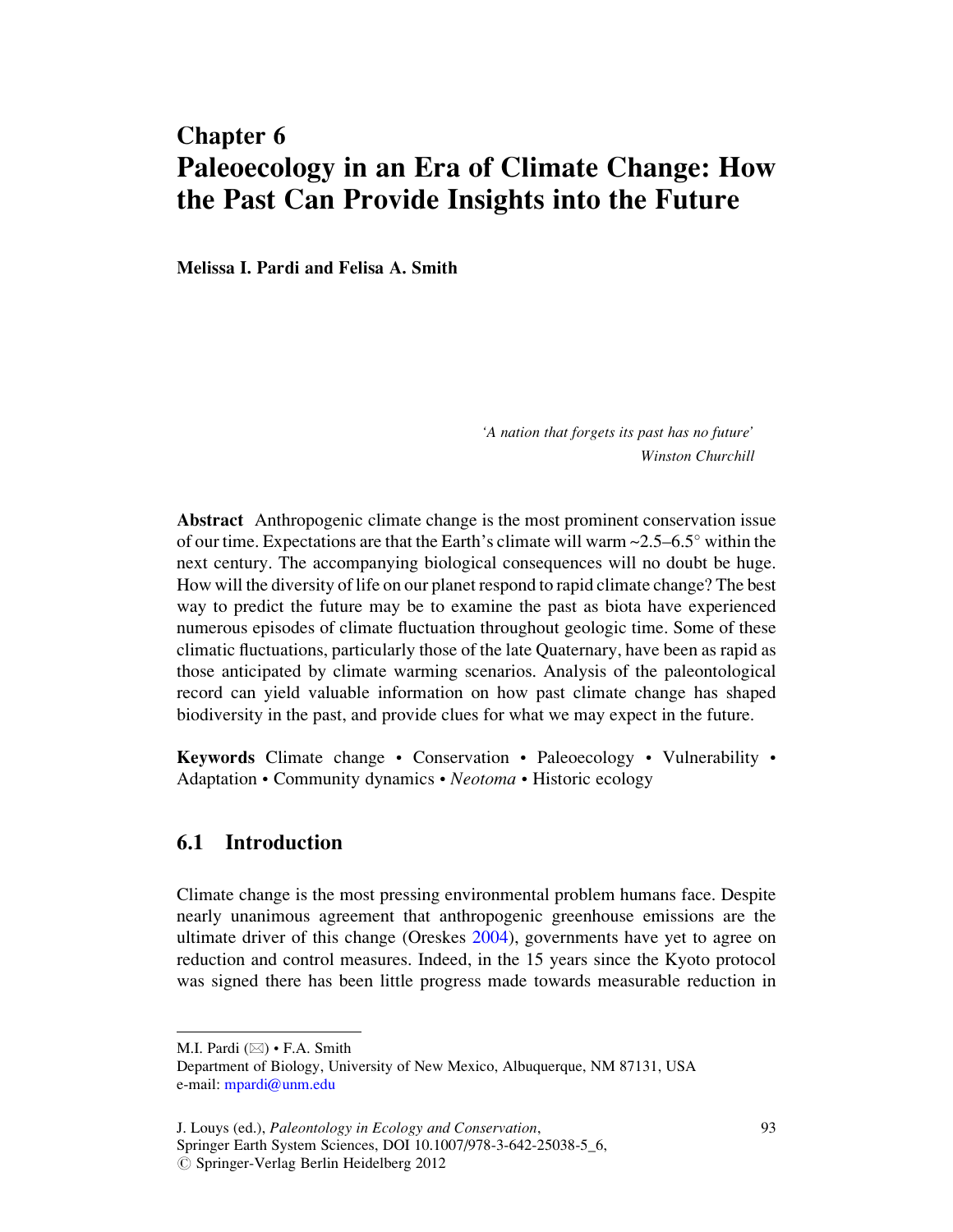global emissions of greenhouse gases; in the US, emissions have actually increased 11% since 1990 (Olivier et al. 2011). Moreover, recent proposals from global powers plan to put off action until the year 2020, exacerbating the problem. The consequence of inaction is that we are now faced with the possibility of more extreme change than previously thought likely (IPCC 2007a). Model predictions had called for a  $2.5-6.5^{\circ}$ C rise in global temperature by 2100, with some of the uncertainty reflecting the timing of the onset of emission reductions (IPCC 2007a). The failure to enact controls increases the probability that actual change will be toward the larger end of this range (IPCC 2007a).

Recent studies have highlighted the seriousness and immediacy of climate change. The extent of glacial melting observed has far surpassed that predicted (Joughin et al. 2004; Rignot and Kanagaratnam 2006; Luckman et al. 2006; Howat et al. 2007). Glaciers in the Himalayas have shrunk by as much as 20% in the past 30 years (Fujita and Nuimura 2011; Scherler et al. 2011). Polar sea ice has melted at an alarming rate and the vaunted "northern passage" is now a reality. As of 2011, the strait across the North Pole was ice-free for the first time during the summer months. Warming has already lead to perceptible changes in the number of ice free days in the US (NOAA 2001, http://www.publicaffairs.noaa.egov/releases2001/ jan01/noaa01008.html). These wholesale environmental changes have already led to a number of demonstrable perturbations in ecosystems (Parmesan and Yohe 2003). Not only have changes in the abundance and distribution of species been noted, but the phenology of flowering and migration has also been altered (Inouye et al. 2000; Niemelä et al. 2001; Patterson and Power 2002; Post and Forchhammer 2002; Walther et al. 2002; Ogutu and Owen-Smith 2003; Parmesan and Yohe 2003; Root et al. 2003; Grayson 2005).

Conservationists face the daunting challenge of understanding and predicting the biotic responses to climate change over a wide variety of spatial and temporal scales. This is complicated by "an uneven understanding of the interlinked temporal and spatial scales of ecosystem responses." (IPCC 2007b, pp. 214). Yet, successful mitigation and conservation efforts hinge on an understanding of likely ecological and/or evolutionary responses to climate, which include the fine details of species interactions as well as community dynamics.

Paleoecologists know that climate change is not new to the earth systems. From the snowball earth of the Proterozoic, to the thermal maximum of the Paleocene-Eocene, to the ice ages of the Pleistocene, climate has dramatically influenced life over the history of the earth. Our present interglacial, the Holocene, is the most recent interglacial in a series of glacial-interglacial cycles that began some 2.58 million years ago. Since then, biota have experienced repeated bouts of warming and cooling with ice sheets advancing and retreating on 40,000- and 100,000-year time scales. Until fairly recently the dominant view has been that these past climate changes occurred gradually in response to natural processes (Imbrie and Imbrie 1979). This made it problematic when extrapolating past ecosystem responses to climate change to the much more rapid changes associated with human global warming. However, recent paleoevidence derived from deep-sea sediments and ice cores suggest that abrupt climate change is not uncommon (Allen and Anderson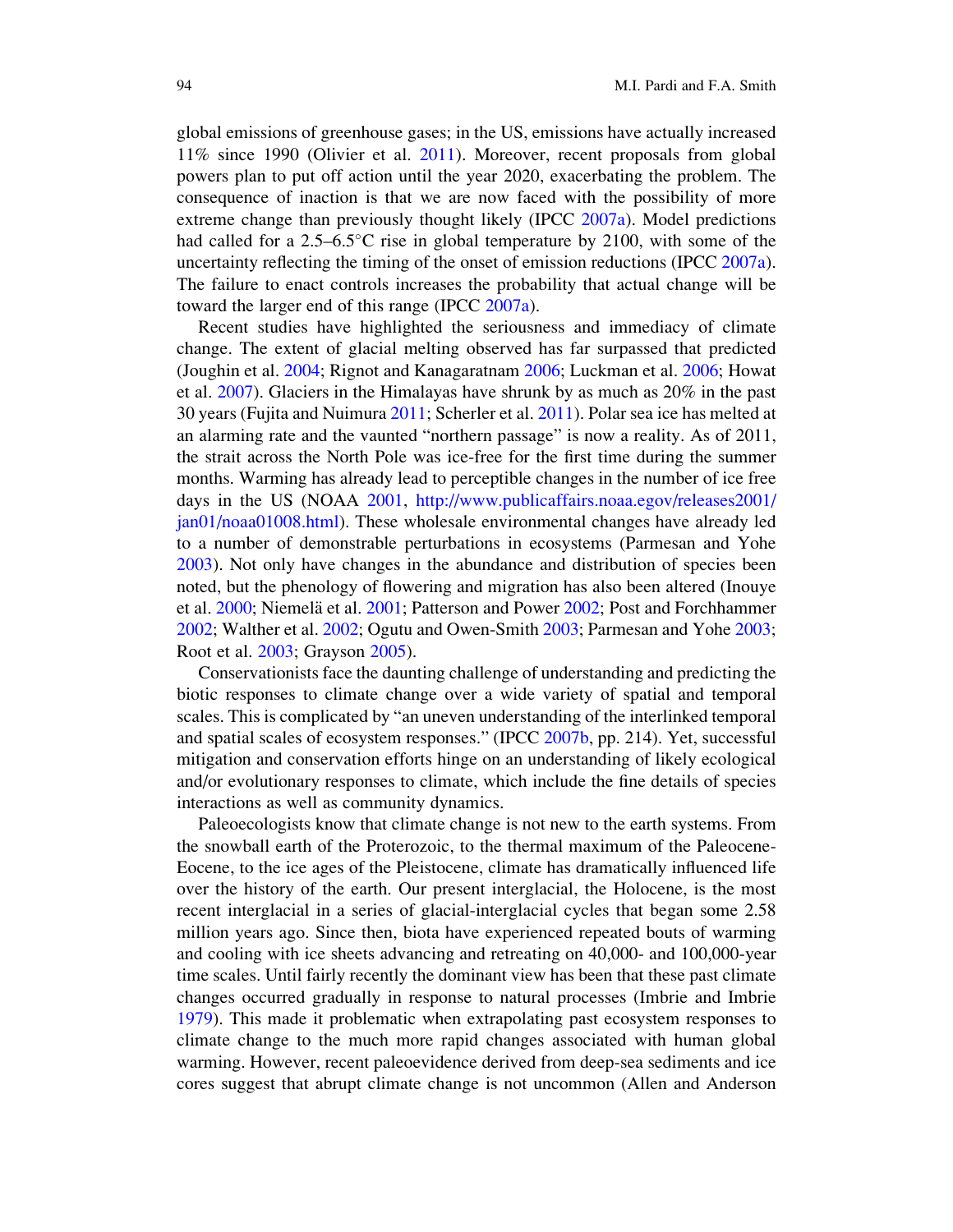

Fig. 6.1 Temperature fluctuations over the late Quaternary. Analysis of  $\delta^{18}O$  from occluded air bubbles within highly resolved ice cores drilled in Greenland and the Antarctic provide a historical record of climate over the past 1 Ma. We use ice cores because of their high resolution and long temporal span; admittedly there are substantial differences in location and local climate regimes between Greenland and Antarctica and western North America where our study sites are located. However, our interest is in the relative rates of change over different time periods, not absolute temperature shifts. Data shown here were taken from the EPICA Dome C ice core (EPICA group 2004; Jouzel et al. 2007); patterns are similar with other cores

1993; Dansgaard et al. 1993; Severinghaus et al. 1998; Indermuhle et al. 1999; Alley 2000; Grootes et al. 2001; Martrat et al. 2004; Rial 2004). Indeed, highly resolved ice core records from Greenland and Antarctica reveal more than 20 abrupt shifts in the climate system during the last glacial (Fig. 6.1; Alley 2000) Each oscillation consisted of gradual cooling followed by an abrupt warming; in some cases, such as the Younger Dryas, these shifts exceeded  $6-10^{\circ}$ C over just a few decades (Alley 2000). Hence, studying the response of biota to climate shifts over the late Quaternary may be the best proxy we have for understanding future responses.

The discipline of paleoecology has become highly relevant for assessing the likely impacts of climate change on ecosystems because it works on scales that are typically larger than those used in classical ecology and more in line with that of climate (Fig. 6.2). For example, given that the average longevity of a mammalian species is around 1–2 million years (Foote and Raup 1996; Alroy 2000; Vrba and DeGusta 2004), it is clear that virtually all extant mammals have experienced multiple episodes of rapid climate change over their "lifetime". Indeed, all modern taxa in the Northern Hemisphere experienced the severe climate shifts associated with the Younger Dryas cold episode. This particularly severe event must have exerted substantial environmental selective pressure on taxa.

In this chapter, we discuss deep time patterns of biotic responses to climate change. Our emphasis is on the Cenozoic and in particular the late Quaternary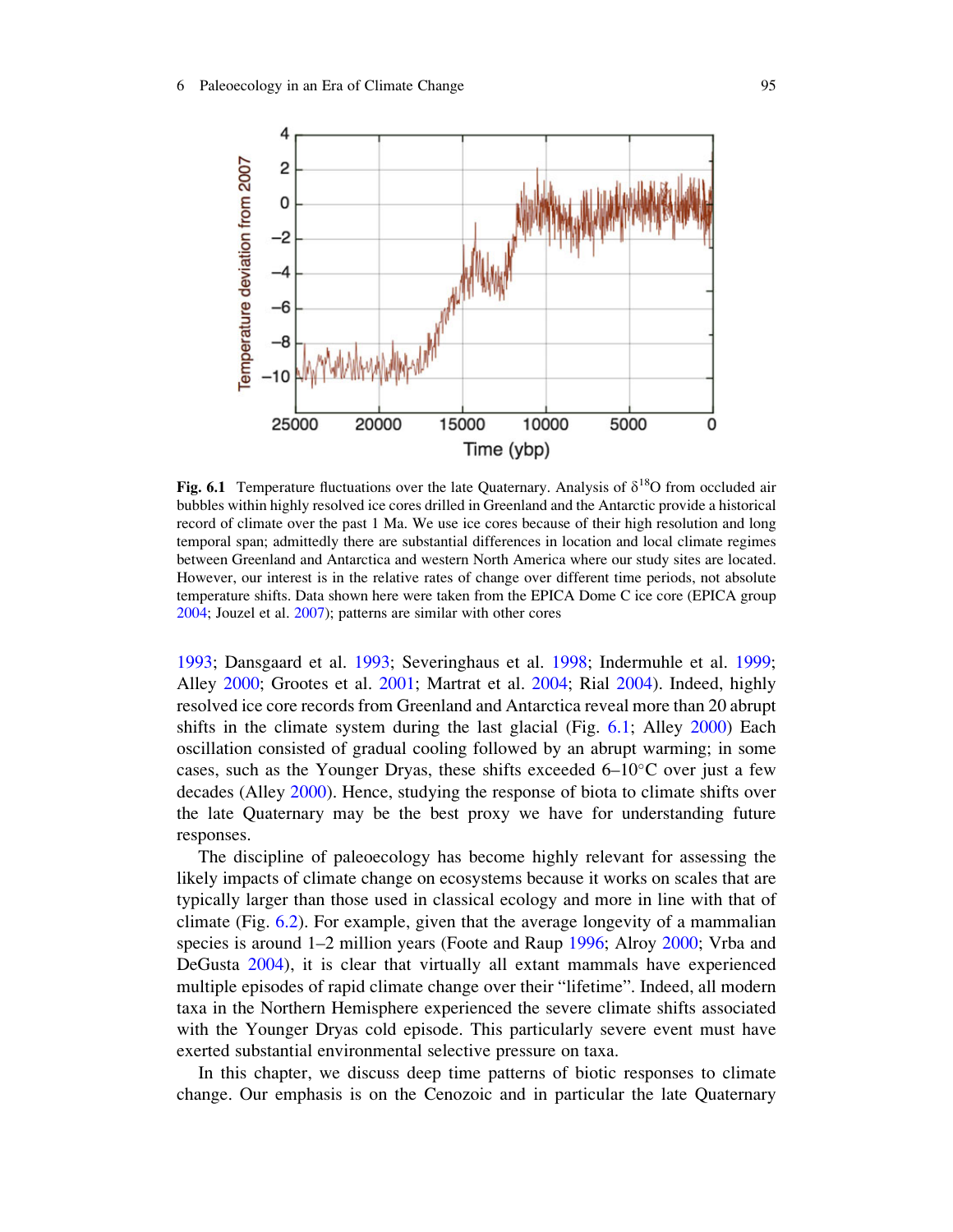

Fig. 6.2 Graphical depiction of the expected spatial and temporal scopes of modern (blue), historical (red) and paleontological (gray) ecological perspectives. Areas of overlap between perspectives represent areas of research that compliment each other, and are areas where modern-, historical-, and paleo-ecologists can work together. Macroecology, phylogeography, and ancient DNA (aDNA) are a few examples of sub-disciplines that overlap these ecological perspectives

because of the exceptionally well preserved and highly resolved fossil and climate record found in this Period. Recent fine-scale paleoclimatic reconstructions developed with pollen, tree ring chronologies, highly-resolved ice cores records, and other proxies have resulted in a new appreciation of how rapidly and frequently late Quaternary climate has changed (e.g., Allen and Anderson 1993; Dansgaard et al. 1993; Bond and Lotti 1995; Dahl-Jensen et al. 1998; Bond et al. 1999; Alley 2000). Thus, the past 40,000 years is arguably the best proxy we have for understanding the influence of anthropogenic climate change on organisms. We address the issue of how resilient ecosystems and species are to climate change. We characterize "resilience" as the ability of ecosystems to "absorb disturbances while retaining the same basic structure and ways of functioning, the capacity for self-organization, and the capacity to adapt to stress and change" (IPCC 2007b, pp. 880). We provide examples of studies that document the ways that species can respond to changing environmental conditions, namely through extinction/extirpation, relocation, and adaptation. Paleoecological work has documented all three of these response types. Thus, our aim is to illustrate the utility of a deep time perspective in studies of anthropogenic climate change.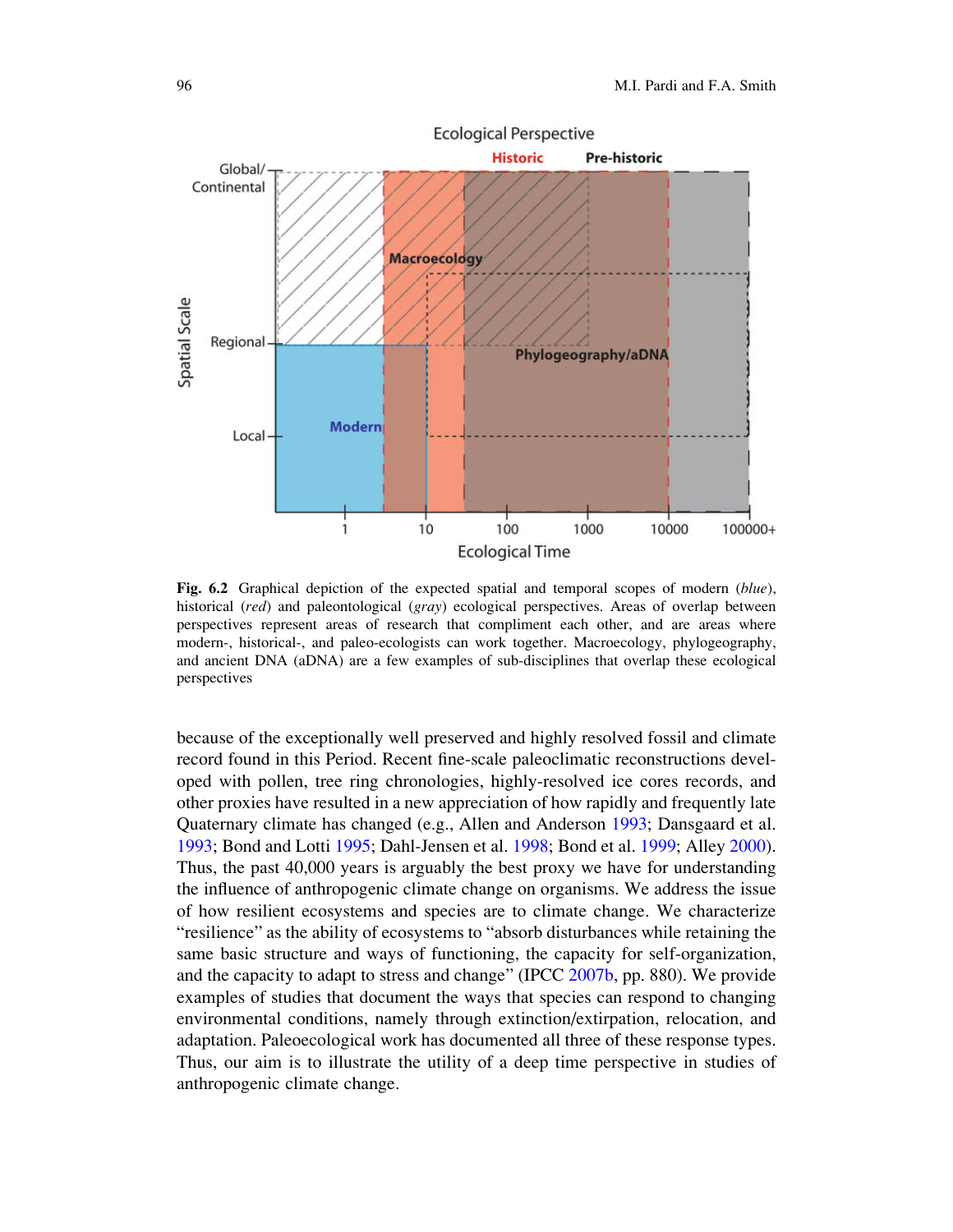# 6.2 Extinction/Extirpation

How resilient are ecosystems to environmental change? Critical to this issue is the question of what makes a species vulnerable to extinction, and it is one of the most studied questions in paleontology. It's also a question that has not been completely resolved, and most of the research in this area has focused on marine invertebrates. Still, several of the characteristics that make organisms susceptible to extinction in the fossil record may be the same characteristics predicted to increase vulnerability to future climate change. However, it should be noted that the influence of humans on the extinction process may alter the factors enhancing extinction risk (Finnegan et al. in review).

Extinction selectivity has been the focus of a tremendous amount of research on fossil marine invertebrates (Jablonski 2001, 2005, 2008; Smith and Roy 2006; Payne and Finnegan 2007; Finnegan et al. 2008; Leighton and Schneider 2008; Janevski and Baumiller 2009; Roy et al. 2009). In large part, this is because the marine fossil record is far more complete both in sampling and duration than the terrestrial record. Sepkoski (1992) was the first to assemble a large paleontological database of marine taxa to examine biodiversity over the Phanerozoic; after his death these efforts were expanded and refined (Alroy et al. 2001, 2008; Peters 2004). Such data have allowed examination of patterns of origination and speciation over geologic time. Much focus has gone into characterizing whether extinction risk is dependent on the intensity of extinction; that is, is a mass extinction fundamentally different from background events? This is relevant to anthropogenic climate change, because it is widely believed that this change will herald a sixth mass extinction event, distinct from others in that it is human mediated (Wake and Vrendenburg 2008; Barnosky et al. 2011).

A clear pattern that emerges from the aforementioned analyses on extinction vulnerability is that survivorship is clearly dependent on extinction intensity rather than ecology or life history. The particular traits that offer protection during background extinctions afford little protection during mass extinctions (Jablonski 2005; Payne and Finnegan 2007). For example, the geographic range of marine taxa is positively associated with survivorship during background extinctions, and this relationship is diminished during mass extinctions (Payne and Finnegan 2007). As such, mass extinction events are generally too widespread and too catastrophic to discriminate among species (Raup 1992).

During "normal" or background extinctions, however, several factors have been identified that can either enhance or reduce extinction risk. Low diversity can increase the odds of extinction. Monospecific genera tend to fare worse than more diverse genera with respect to extinctions (Janevski and Baumiller 2009). However being clustered in a clade means that you generally share many of the same traits. If that trait enhances extinction risk, then membership in a diverse clade offers little protection. Thus, even very diverse clades can become extinct at a higher rate than expected from random extinction (Janevski and Baumiller 2009). Large geographic range size also appears to promote survival at the clade level both for background and mass extinctions (Janevski and Baumiller 2009; Payne and Finnegan 2007).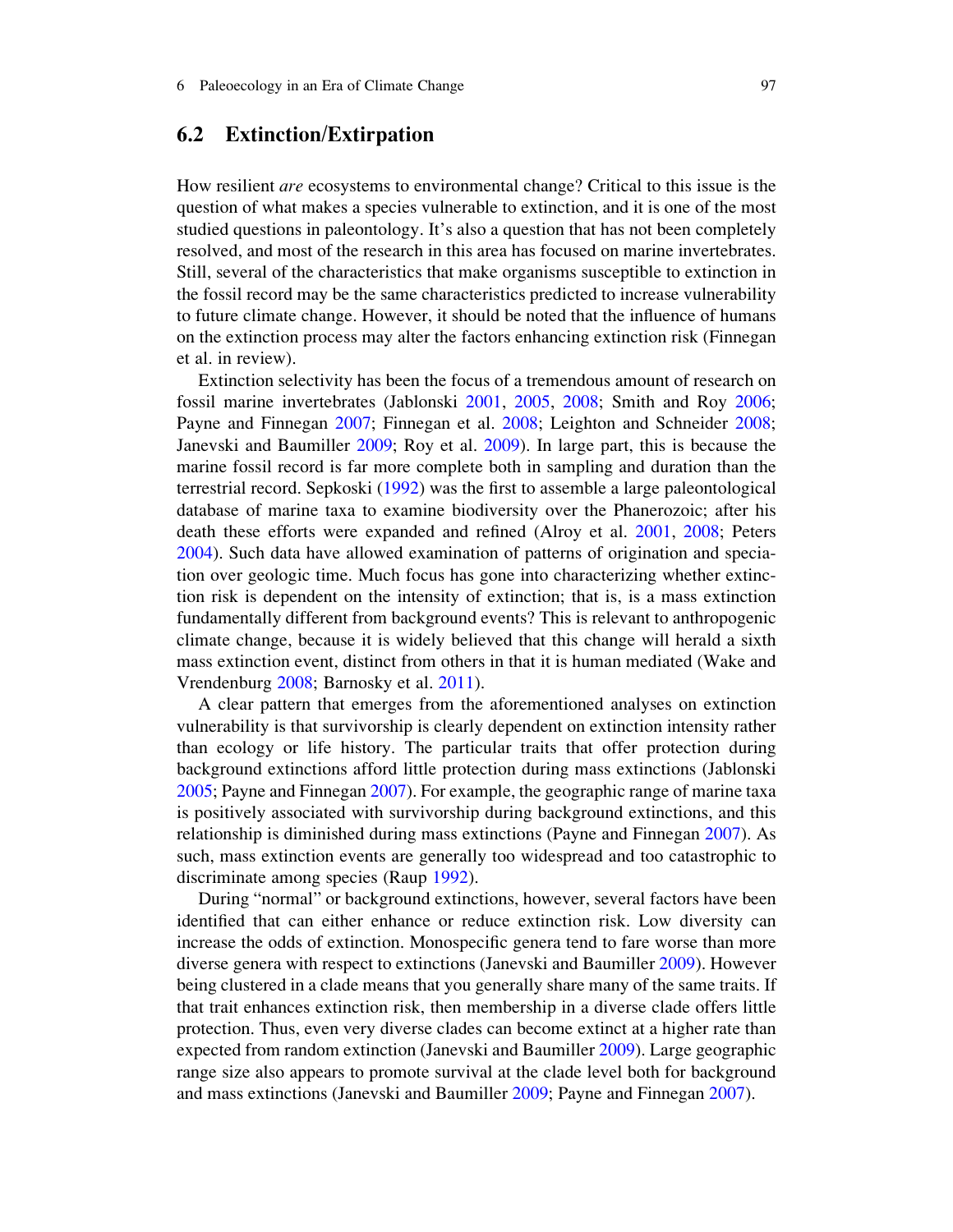For vertebrates, a common character used to predict extinction risk is body size (Cardillo 2003; Jones et al. 2003; Cardillo et al. 2008). Body size matters because it places constraints on many physiological and ecological traits (Peters 1983; Calder 1983; Brown et al. 2004). For example, the diversity and structure of small mammal montane communities was influenced by climate change more strongly than largebodied taxa at glacial-interglacial transitions throughout the Pleistocene (Barnosky et al. 2004). Similarly, climate and habitat change at the end of the last glacial has caused modern communities to be relatively less diverse than those recorded from the region before the glacial (Blois et al. 2010).

Extinction risk does not appear to be random, even with regard to mass extinctions (Payne and Finnegan 2007; Janevski and Baumiller 2009). While climate change will affect species globally, regional impacts will be variable, and we can reasonably expect certain taxa to fare better than others based on preadaptive traits and their ecology. For example, studies on droughts from past interglacial lacustrine deposits support the prediction that the North American southwest will become more arid with anthropogenic climate change (IPCC 2007b) Huge swaths of forest have burned in recent fires connected to drought. These stands are expected to never return to their pre-burn state, but be replaced with different species (Margolis et al. 2011). Such an ecological filter would open up niches to pre-adapted species, and shape future habitats, speciation patterns, and diversity. Such rapid reorganizations from perturbations have been postulated as one of the reasons that extinctions get so bad (Erwin 2001). This is troubling if, in fact, we are going through a sixth mass extinction.

Ecological filters do not have the same effects across lineages. Whereas climate variability throughout the late Quaternary altered mammal communities substantially (Barnosky et al. 2004; Blois et al. 2010), insect faunas were not impacted in the same way. Indeed, extinction rates in insect faunas have remained relatively low, and species and communities remained fairly constant over the last million years (Coope and Wilkins 1994). Plants also exhibit distinctive patterns brought about by ecological filters. For example, during the Paleocene/Eocene warming, North American paratropical plant communities exhibited only minor changes in diversity (Harrington 2001). Similarly, abrupt climate change during the Pleistocene/Holocene transition did not induce broad plant extinctions in North America, but rather, community assemblages shifted rapidly in response (Jackson and Overpeck 2000; Davis and Shaw 2001; Williams et al. 2001; Williams and Jackson 2007; Shuman et al. 2009). The persistence of plant species during dynamic climate shifts of the late Quaternary occurred through a combination of migration and adaptation (Davis and Shaw 2001).

Ecological filters cull certain taxa, but provide opportunities for diversification and speciation in other lineages. Pre-adaptation for new climate regimes can enable a species to expand into vacated niches after extinctions occur. For example, the extinction rate of horses increased to about three to four times the background level of extinction during the Hemphilian, 6.5–4.5 million years ago (Hulbert 1993).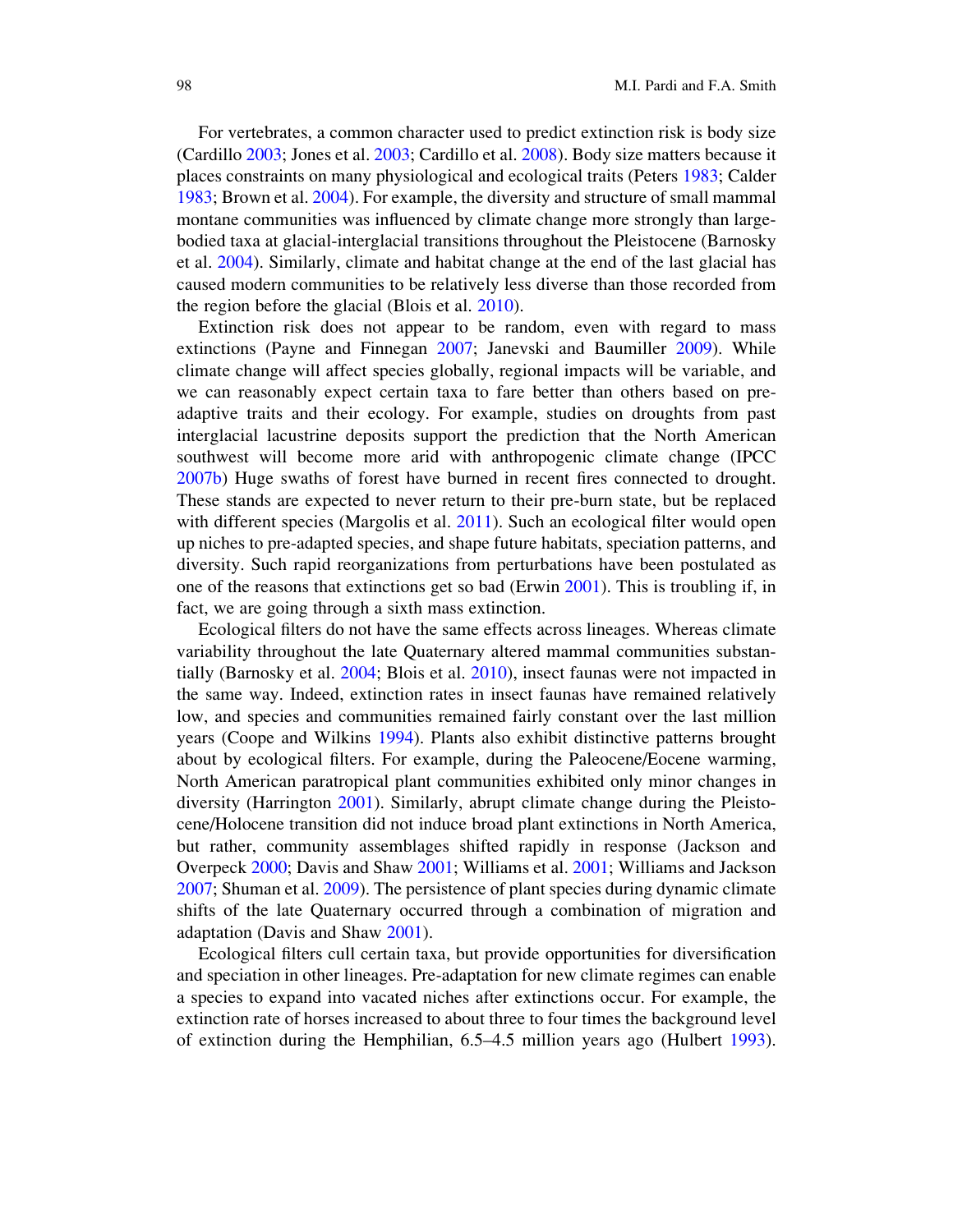Increased aridity reduced horse species numbers from their peak (14–20 species) during the middle Miocene, to about three species (Hulbert 1993). However, these surviving species were pre-adapted in that they exhibited extreme hypsodonty and cursorial limb morphology (Hulbert 1993). These adaptations enabled them to survive this ecological filter, and this morphology has persisted in this lineage to the present.

How did past climate change affect extinctions during the most recent deglaciation? Interestingly, the primary response for most taxa appears to be relocation rather than extinction. If we just consider North America, virtually no species under 40 kg went extinct at the end of the Pleistocene (Lyons et al. 2004); however, many species had dramatic shifts in their ranges (Graham et al. 1996; Lyons et al. 2010). Within plants, only one tree species (*Picea critchfieldii*) has been reported as becoming extinct (Jackson and Weng 1999). As a whole, floral communities underwent major range shifts (Davis 1989; Overpeck et al. 1991; Grimm and Jacobson 1992; Williams et al. 2001; Jackson and Williams 2004; Williams and Jackson 2007; Shuman et al. 2009). Although climate change at the end of the last glacial resulted in relatively fewer instances of extinction than migration, we should keep in mind that anthropogenic climate change is happening at a much faster rate than many previous climate shifts, and that it is compounded by human activities.

# 6.3 Relocation

Given the opportunity, organisms have a tendency to track their preferred habitat as climate changes. The responses of organisms to anthropogenic change have already been observed in many taxa (Parmesan and Yohe 2003). These responses include the poleward tracking of ranges by numerous species of alpine herbs, butterflies, and birds. Changes in phenologies by plants and insects have also been reported, leading to potential mismatches between resources and bird or butterfly migrants (Parmesan and Yohe 2003).

A focus of late Quaternary studies has been documenting range shifts of both plants and animals in response to environmental shifts (Graham et al. 1996; Jackson and Overpeck 2000; Davis and Shaw 2001; Williams and Jackson 2007; Lyons 2003; Blois et al. 2010). The development of several comprehensive databases (e.g., Graham et al. 1994; North American Pollen Database, Grimm2000) has facilitated the analysis of past biotic response to climate. FAUNMAP (http://www.museum. state.il.us/research/faunmap/) is a relational database containing detailed information on mammalian species composition, geological age, and stratigraphy for over 2,900 late Quaternary localities across the United States (Graham et al. 1996). It has been used to examine changes in the distribution of individual species as well as entire community assemblages (Graham et al. 1996; Pardi and Graham in prep). Also of great importance has been the development of various palynological databases, particularly the North American Pollen Database (NAPD) (Grimm 2000, http://www.museum.state.il.us/research/napd/), which includes data from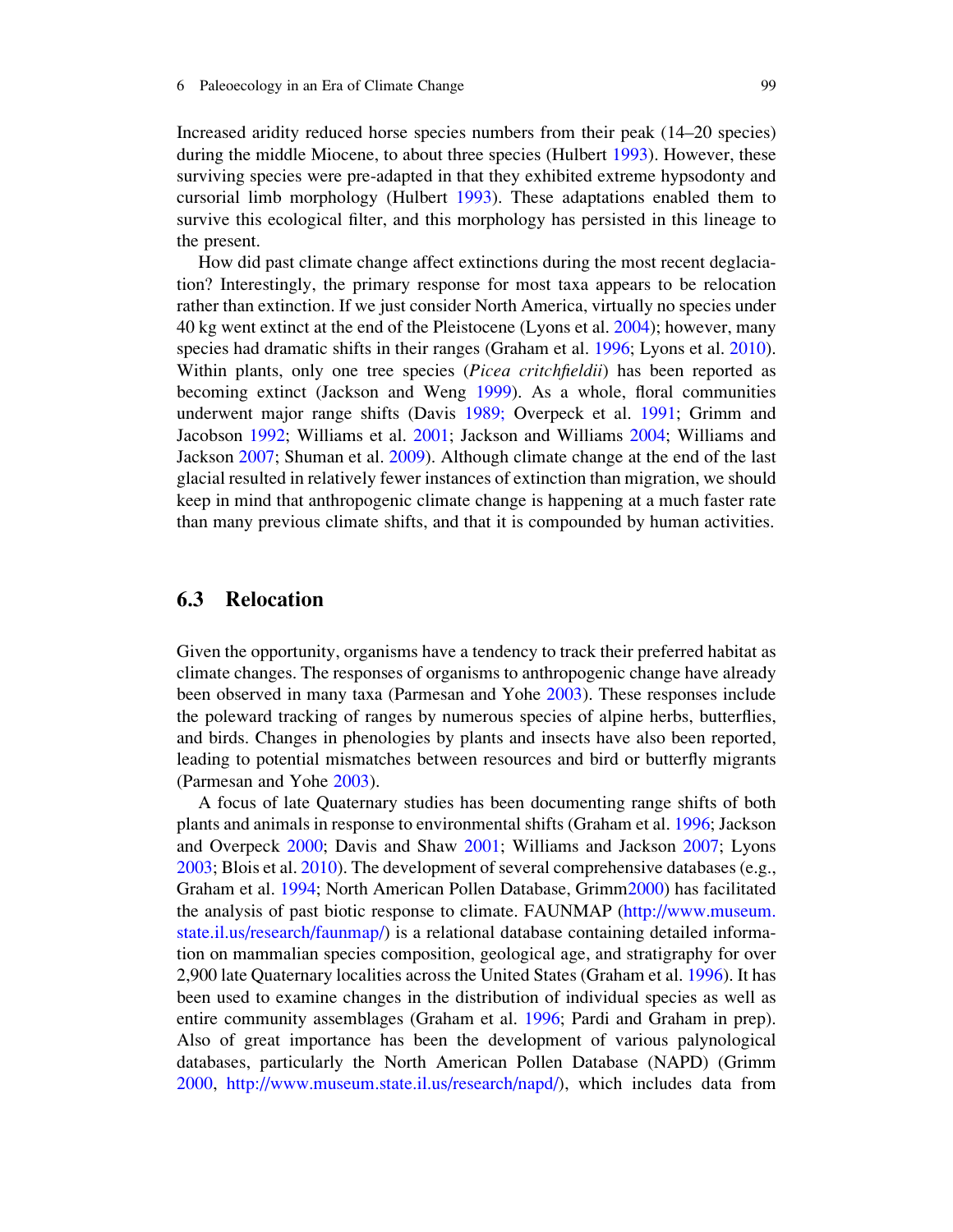over 800 Quaternary sites across North America. These databases can now be accessed jointly through the Neotoma Paleoecology Database (Neotoma Paleoecology Database 2011, http://www.neotomadb.org). These archives have been instrumental in housing data used to describe Quaternary shifts in floras and faunas (Grimm and Jacobson 1992; Graham et al. 1996; Williams et al. 2001; Williams and Jackson 2007).

Mammal occurrences from the FAUNMAP database are detailed enough that shifts in species ranges can be calculated for various windows of time during the last glacial. For example, range shifts of North American mammals during transitions between pre-glacial, glacial, Holocene, and modern time slices have been examined (Lyons et al. 2010). The difference in range size between the times analyzed and the direction of range centroid movement were then related to ecological parameters. Lyons et al. (2010) compared directional changes in range movement between extinct and extant taxa. Interestingly, there was no distinction found between the direction of range shifts of extinct animals and survivors of the end Pleistocene extinction. There was, however, a weak relationship between the magnitude of the distance moved and body size, with larger mammals exhibiting significantly larger shifts.

Geographic location seems to be important with regard to range changes. During late Quaternary climate change western species consistently moved shorter distances than species in the east, regardless of body size or ecological affinity (Lyons et al. 2010). The implication is that a species living in an area of greater topographic relief does not need to shift its range very much to accommodate climate change. Additionally, mountain ranges may serve as barriers to migration. The results of this study suggest that ecological traits of mammals have a limited impact on a species' capacity to relocate itself in response to climate.

Predicting the movement of montane species in response to climate change will be important for the conservation of those species, particularly those that are already restricted to higher elevations. With increased warming, these taxa will become highly susceptible to local extirpations as habitable areas on mountaintops shrink.

Recent preliminary work of small mammal faunas from cave assemblages in the Black Hills of South Dakota are producing important taxa for understanding the structure and spatiotemporal dynamics of late Pleistocene Northern Great Plains and montane communities (Pardi 2010; Pardi and Graham in prep). These ongoing excavations are producing a mix of plains, boreal forest, and tundra species from the last 20,000 years. Dating of dental elements of specific taxa from various stratigraphic horizons has provided preliminary patterns of the local extirpation of the genus Dicrostonyx (collared lemming) around 17,000 year BP, the arrival and loss of the genus Myodes (red-backed vole) from lower elevations in the Black Hills around 13,300 year BP, and the arrival of closed environment taxa resembling the morphology of Microtus ochrogaster (prairie vole) around 9,500 year BP. Each of these taxa cluster around distinct time intervals, suggesting transitions from one fauna type to the next, as would be expected from progressive climate warming at the end of the Pleistocene (Fig. 6.3). Additional radiocarbon dating of these and other species are expected to clarify this pattern.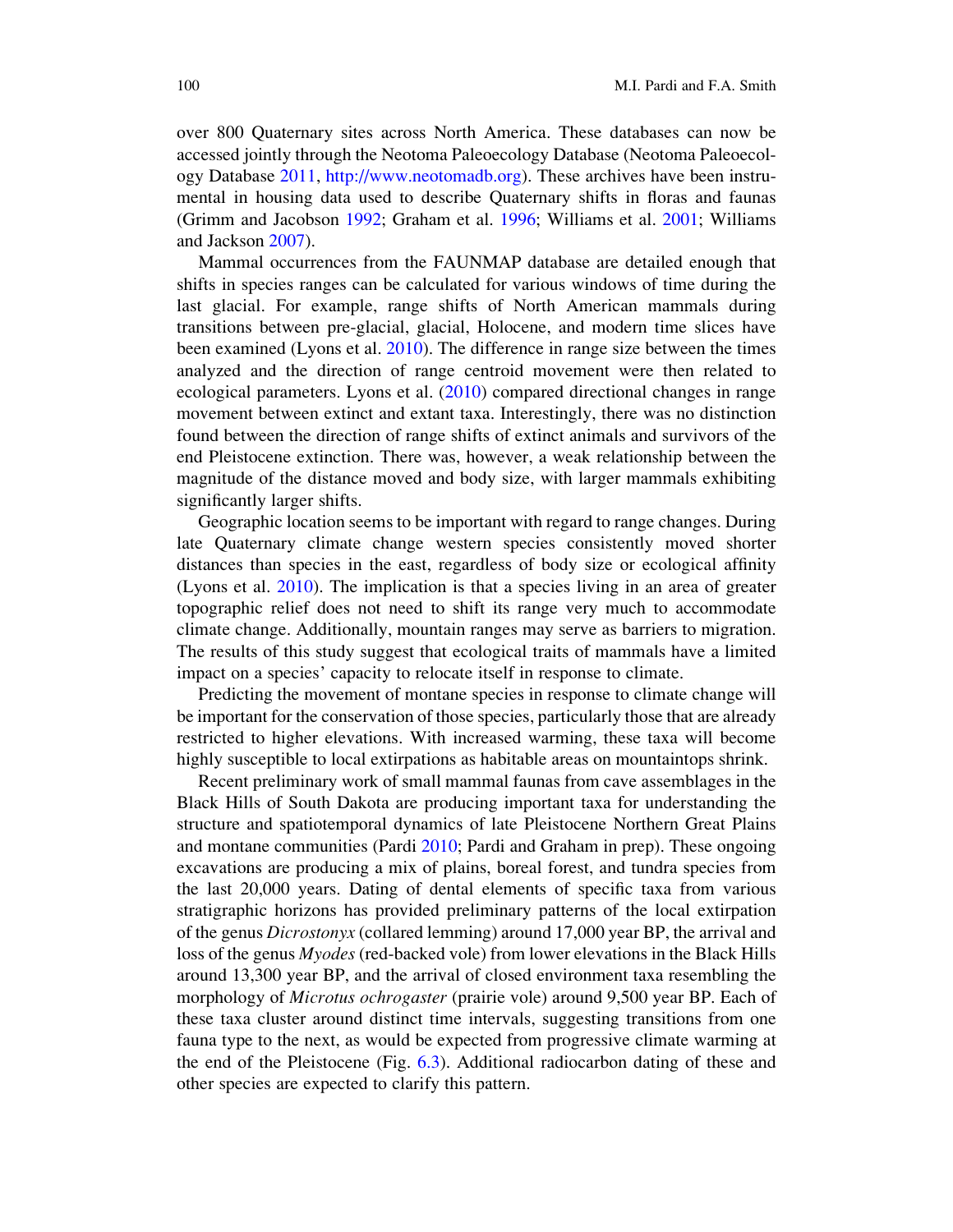

Fig. 6.3 Preliminary pattern of succession of a late Pleistocene fauna from the Black Hills of South Dakota. AMS 14C dates were obtained from individual teeth of tundra (*Dicrostonyx* sp.), closed forest (Myodes sp.), and open environment (Microtus cf. ochrogaster) species from throughout the cave excavation. Overlap of ages within excavation levels indicate significant mixing of strata; however, by dating individual specimens from various levels and stratigraphic types, we have estimated the time intervals of persistence for these taxa. Future dating will refine these ranges for these and other species (Pardi 2010; Pardi and Graham in prep.) Radiocarbon dates were calibrated using Calib 5.0 (Reimer et al. 2004). Median calibrated ages are reported,  $\pm$  2 s.d.

Records from the last glacial and the early Holocene are particularly valuable because they allow movements to be observed over long periods of time at the species, population, and community levels. One of the results coming out of recent work on late Quaternary biotas is that species and communities tend to behave in a Gleasonian, or individualistic, manner (Graham et al. 1996; Graham 2005; Semken et al. 2010; Williams et al. 2001; Blois et al. 2010), and that organisms have responded to climate change through both complex species interactions and interacting with their physical environment (Gleason 1926). This contrasts from the more deterministic Clementsian view of succession, where successive communities are very predictable after disturbances (Clements 1916).

It has been suggested that new non-analogue communities have the potential to emerge with future climate change (Jackson and Overpeck 2000; Williams et al. 2001; Graham 2005; Williams and Jackson 2007). A non-analogue association is the past contemporaneous occurrence of species that are geographically isolated from each other in modern faunas. Late Pleistocene faunas from across North America are more taxonomically diverse than Holocene faunas, and many contain non-analogue associations (Graham et al. 1996; Graham 2005; Blois et al. 2010;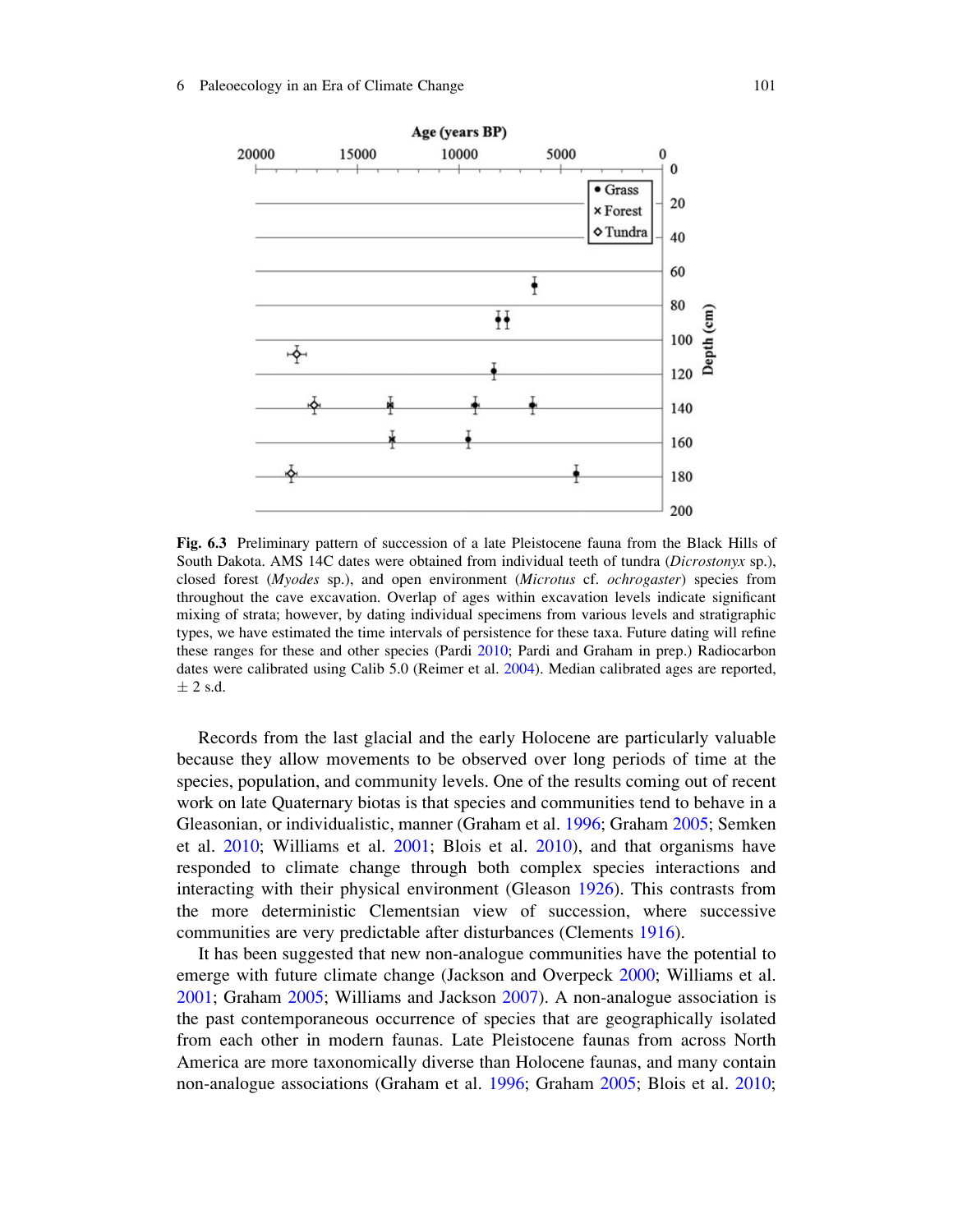Semken et al. 2010; Stafford et al. 2011). Some of these associations occur as a result of taphonomic mixing, but several of these associations have been verified through accelerator mass spectroscopy (AMS) <sup>14</sup>C dating (Semken et al. 2010; Stafford et al. 2011). Non-analogue faunas have also been verified on other northern hemisphere continents (Stafford et al. 2011).

If late Pleistocene faunal communities were diverse and novel, it follows that vegetation communities may have been different as well (Graham and Mead 1987; Graham and Grimm 1990; Blois et al. 2010), and non-analogues have indeed been observed in plant communities (Jackson and Overpeck 2000; Williams et al. 2001; Williams and Jackson 2007). Unlike mammal communities, which are simply defined by the co-occurrence of non-analogue species, non-analogue floras are usually defined by the percent composition of different taxa in pollen spectra, often at the genus level. These assemblages are indicative of individualistic responses to, presumably, novel climates (Williams et al. 2001; Williams and Jackson 2007). Interestingly, non-analogue floras and faunas disappear synchronously with the end Pleistocene megafauna extinction, and vertebrate community diversity also decreases after this time (Graham 2005; Blois et al. 2010). The grazing of very large megaherbivores could have kept habitats more open and increased local and regional diversity; however this does not explain non-analogue plant assemblages outright, and the existence of non-analogue climates provides a complimentary explanation (Jackson and Overpeck 2000; Williams et al. 2001).

Dispersal of plants is fundamentally different from that of animals. Range shifts occur through a combination of colonization by propagules and local extirpations, rather than the actual movement of individuals. Can the fossil record tell us how fast plants can respond to rapid climate change? The warming at the end of the Younger Dryas cold interval  $(\sim 11.5 \text{ kyp})$  occurred extremely quickly, perhaps as quickly as a few decades (Severinghaus et al. 1998; Alley 2000). As measured from Greenland, local temperatures increased by as much as  $5{\text -}10^{\circ}$ C over this brief time (Severinghaus et al. 1998; Alley 2000). In response, there were biome-scale changes in vegetation communities in North America (Overpeck et al. 1991; Shuman et al. 2005, 2009). Dissimilarity analyses of pollen spectra from the northeastern United States show major turnovers in the composition of forests, with the crippling decline of spruce (*Picea*) (Shuman et al. 2009). The spruce species Picea critchfieldii was widespread through eastern North America, but went extinct during the last deglaciation (Jackson and Weng 1999).

Rapid climate change during the transition out of the last glacial period influenced the trajectory of Holocene biotic communities. In the northeastern United States, spruce never returned to its pre-Younger Dryas extent, and was replaced almost entirely by pine  $(Pinus)$ , hemlock  $(Tsuga)$ , and beech  $(Fagus)$ (Shuman et al. 2009). The characteristically diverse spruce and hardwood forests from this region were reduced to marginal environments by the end of the Pleistocene (Jacobson et al. 1987).

The Younger Dryas is, temporally, the closest analog we have to modern anthropogenic climate change. Shifts in community composition such as those seen at the end of this event should evoke a sense of urgency with the prospect of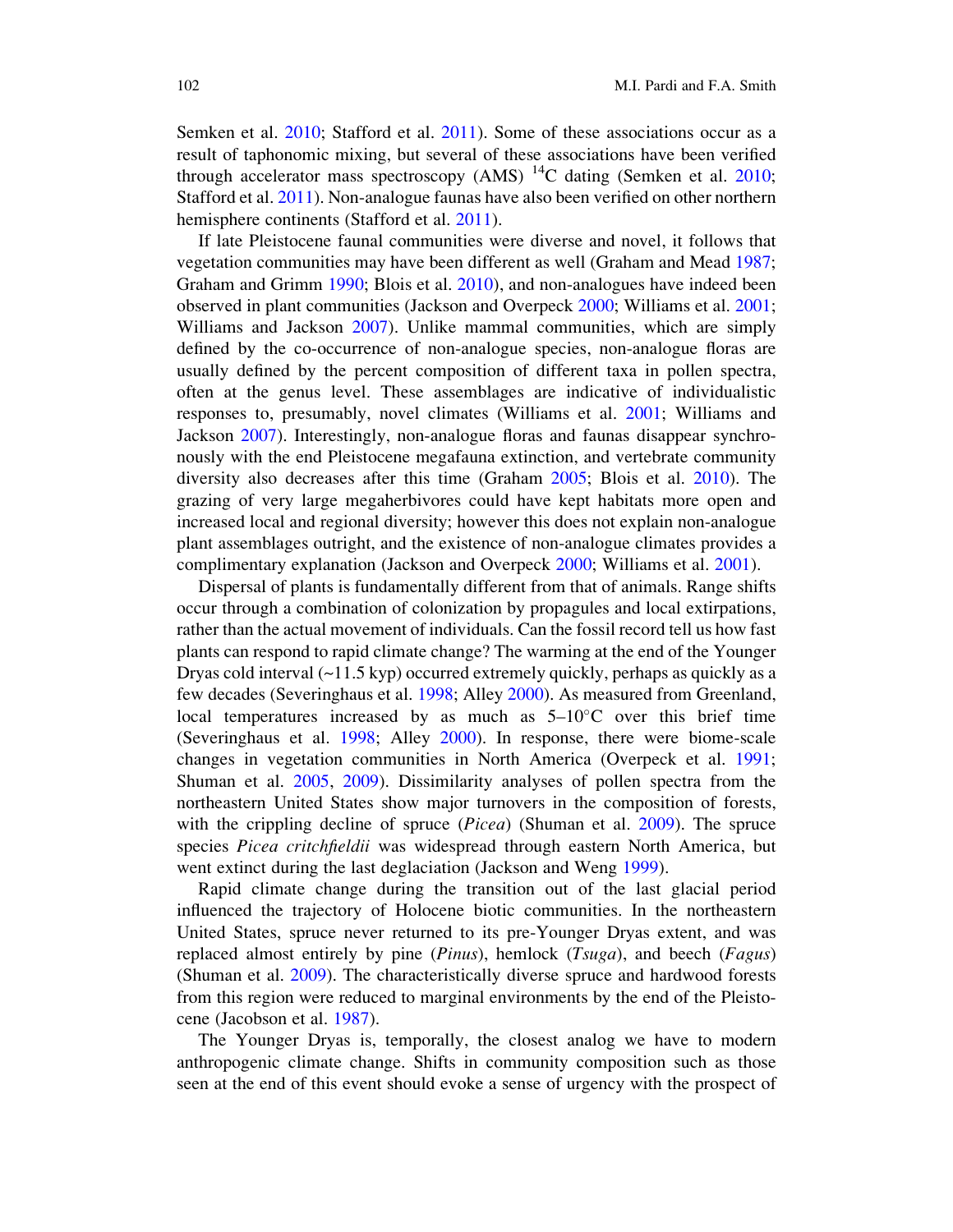anthropogenically induced climate change. The paleontological record indicates that major community turnovers over large geographic scales can happen within a single human lifetime.

# 6.4 Adaptation

Most studies of extant organisms overlook the possibility of adaptation to climate change. In general, the assumption appears to be that climate shifts will occur too rapidly for species to respond (Huntly 2007). Yet the literature is replete with examples of rapid evolutionary response to strong selection (Thompson 1998). Is it possible for organisms to adapt? What evidence exists that organisms have adapted to past climate changes? While the paleontological record has always yielded a record of the dynamic nature of animal and plant distributions, more recent work is providing important insights into the evolutionary capability of organisms to respond to environmental perturbations. The most likely and perhaps the easiest way for organisms to adapt to climate change are through changes in body size.

Why body size? Scientists have long known that how animals interact with their environment is strongly influenced by their body size; temperature directly influences the energetic relationships and physiology of animals (Calder 1983; Peters 1983). Indeed, for many taxa the relationship between body mass and temperature is so predictable over time and space that the pattern is known as Bergmann's rule (Bergmann 1847; Rensch 1938; Mayr 1956, 1963). Bergmann's rule is the idea that, for a broadly distributed genus, those species of larger size are found in colder environments, and those of smaller size are found in warmer areas (Bergmann 1849). Although originally formulated in terms of species within a genus, it also holds in terms of populations within a widely dispersed species. The pattern was named after the German physiologist, Carl Bergmann, who was among the first to propose it (Mayr 1956). Among contemporary animals it appears to be generally valid for a solid majority of vertebrates, including birds and mammals; interestingly, it also holds for numerous species of ectotherms, including bacteria, protests, plants, insects, marine organisms, and turtles (Ashton et al. 2000; Millien et al. 2006). In addition to the spatial gradient, Bergmann's rule has been observed in populations over historical and evolutionary time when exposed to varying environmental conditions (Davis 1977, 1981; Purdue 1980; Smith et al. 1995; Smith and Betancourt 1998).

The mechanism underlying Bergmann's rule is often interpreted as a direct physiological response to temperature (Mayr 1956, 1963). As organisms increase in body mass, surface area increases more slowly than volume (surface area  $\alpha$ length<sup>2</sup>, versus volume  $\alpha$  length<sup>3</sup>), such that the ratio of S to A scales as  $\sim$ V<sup>2/3</sup>. Because heat loss is proportional to surface area, this means that larger animals lose less heat per unit mass than smaller conspecifics. Thus, they have an advantage under cold environmental conditions. Conversely, smaller animals have a greater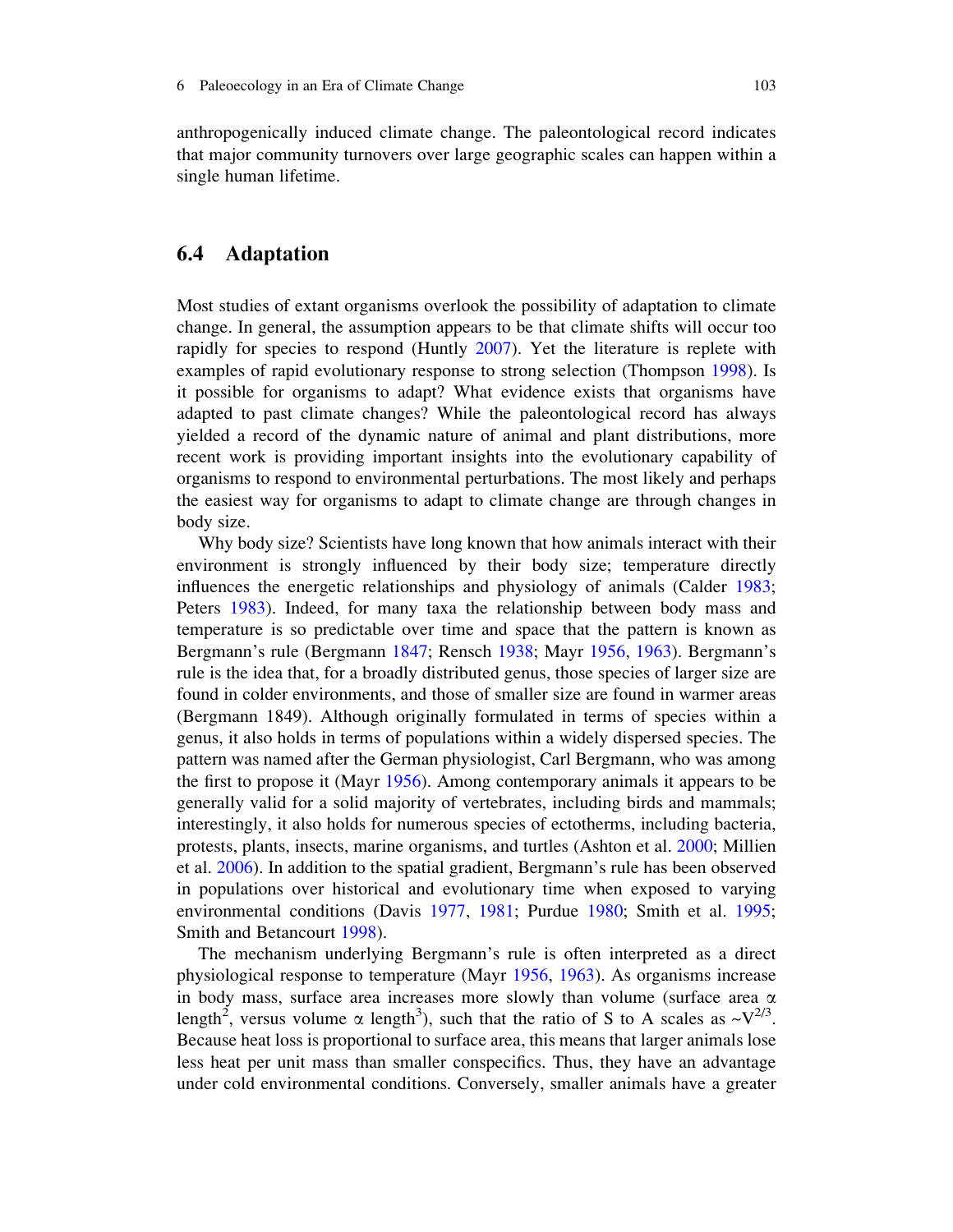surface to volume ratio and are more capable of dissipating heat under thermally stressful warm conditions. However, this explanation is not universally accepted (Millien et al. 2006); and several other causal mechanisms have also been proposed for the ecogeographic pattern. These include those invoking gradients in productivity, life history characteristics, development rates and other factors related to thermal characteristics of the environment.

Regardless, Bergmann's rule illustrates the strong selection imposed on organisms by their environment and the potential ability of species to adapt to fluctuating abiotic conditions over evolutionary time. Clearly, the occupation of novel environments, or abrupt shifts in climate or environmental conditions, must radically alter energetic allocation between the essential activities of survival, reproduction and growth. Consequently, it has been argued that morphological shifts in body mass may be the simplest way for animals to respond to environmental change (Barnosky et al. 2003). Whether morphological changes are largely phenotypic or genetically based has not been determined, but considering the high heritability of body mass in many animals, it is likely a combination of the two (Smith et al. 2004).

Paleoecologists have recently been able to document the ability of mammals to adapt to late Quaternary climate perturbations. For example, we have examined the morphological response of *Neotoma* (woodrats) to late Quaternary climate across their geographic range in a number of studies (e.g., Smith et al. 1995; Smith and Betancourt 1998, 2003, 2006; Smith et al. 2009). Our work uses ancient woodrat middens (debris piles) as a source of primary fossil data. Woodrats, or packrats as they are sometimes called, are just that: collectors of material that they deposit in large conspicuous debris piles blocking the entrances to their houses. The materials found within typically consist of plant fragments, fecal pellets, small rocks and other materials gathered by woodrats and held together in an indurated conglomerate of evaporated urine. Middens provide both protection against predators and insulation against thermal extremes. When dens are constructed in rocky outcrops, the protected middens can be preserved for thousands of years and are easily radiocarbon-dated. All woodrat species construct middens to some degree; thus, paleomiddens are ubiquitous across mountainous regions of western North America. A single mountain transect may contain dozens of discrete middens spanning some 30,000 years or more (e.g., Lyford et al. 2003; Jackson et al. 2005; Smith et al. 2009).

Of interest here is that each paleomidden provides an estimate of the population body mass at the time it was deposited. The most abundant component within a midden are fossilized woodrat fecal pellets; the width of these scales robustly with body mass (Smith et al. 1995). Thus, by measuring the hundreds to thousands of pellets within a distinct radiocarbon-dated sample, we can obtain an estimate of the body size of the population of woodrats that produced it. Each midden record also yields plant macrofossils and so we can also obtain information on diet and vegetation communities. In short, we can characterize the morphological and genetic responses (via aDNA) of populations to climate fluctuations over thousands of years.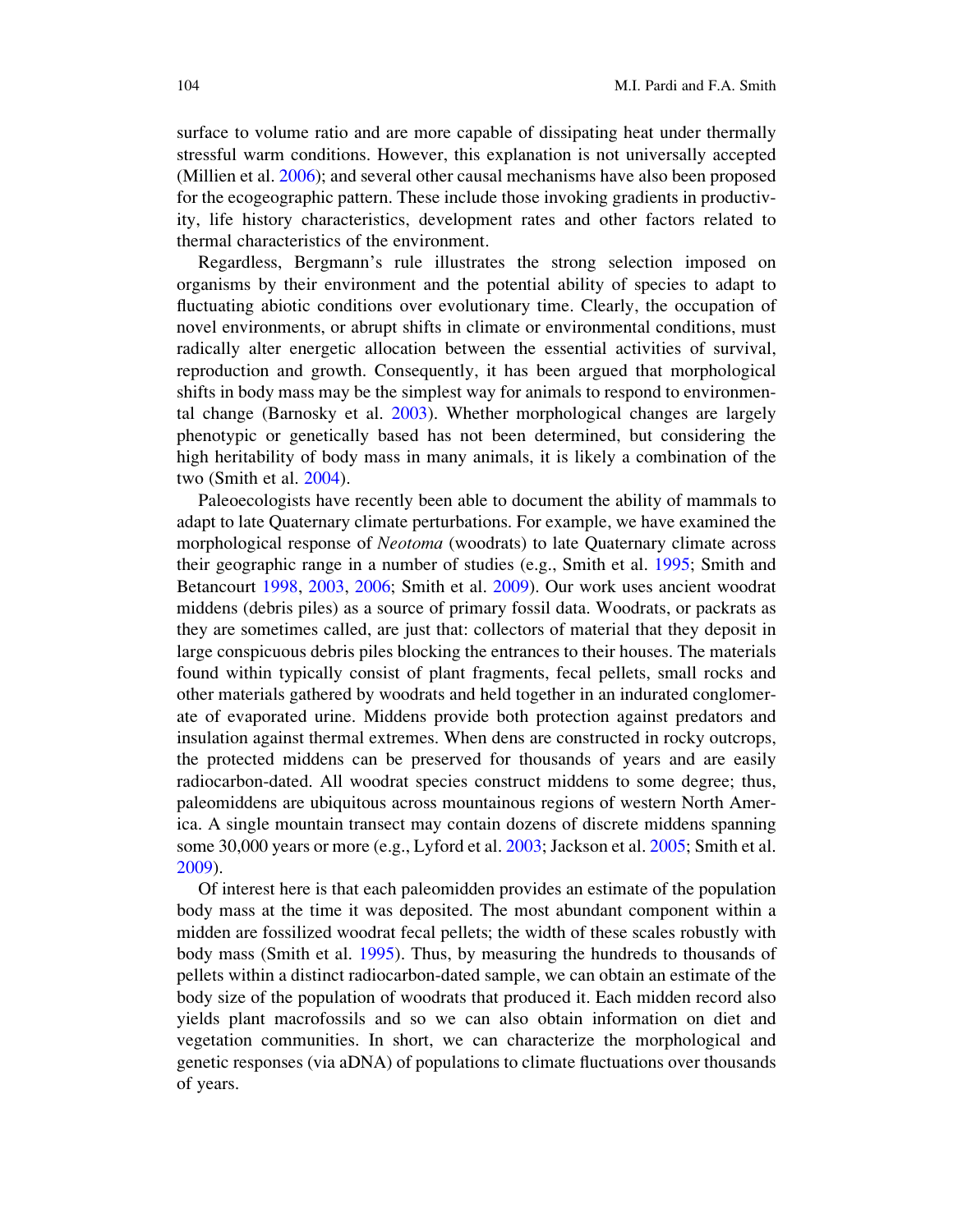#### 6 Paleoecology in an Era of Climate Change 105

Our studies clearly demonstrate that woodrat populations readily adapted to the climate changes of the late Quaternary climate by changing body size (Smith et al. 1995; Smith and Betancourt 1998, 2003, 2006; Smith et al. 2009). In most instances, the response is perfectly predicted by Bergmann's rule; woodrats were larger during cold temporal intervals, and smaller during warmer episodes. Interestingly, we find remarkably consistent patterns across the entire distributional range likely reflecting the geographic similarity of environmental fluctuations (Smith and Betancourt 2006). The patterns are somewhat more complicated at geographic range boundaries where animals approach the limit of their physiological and ecological thermal tolerances (Smith and Betancourt 2003). At range edges, high elevation populations demonstrate the predicted Bergmann's rule response, while lower elevation populations are sometimes extirpated if the severity of the environmental shifts is too great.

A strong advantage to working with late Quaternary materials is that study species are extant. Thus, it becomes possible to integrate paleontological work with lab and field studies on contemporary animals. Such work suggests physiological constraints are likely the proximate mechanism underlying the Bergmann's rule cline. Maximum, minimum and lethal environmental temperatures all significantly scale inversely with body mass (Brown 1968; Brown and Lee 1969; Smith et al. 1995; Smith and Charnov 2001). For this small rodent genus, at least, body mass is highly sensitive to temperature. We also know that much of the variation in body size is likely heritable; broad sense heritability estimates exceed 0.8 (Smith and Betancourt 2006).

More recently, we have been able to characterize environmental thresholds that lead to adaption versus extirpation of species. For the past 5 years, we have been investigating the response of *Neotoma* to late Quaternary climate change along a particularly steep elevational and environmental gradient in Death Valley National Park, California. Today, this region of North America is the hottest and driest area in the Western Hemisphere. Temperatures of over  $50^{\circ}$ C are common during the summer, and temperatures of  $57^{\circ}$ C have been recorded. However, Death Valley was not always this extreme. During the late Quaternary, for example, much of the valley was covered by pluvial Lake Manly and the climate was about  $6-10^{\circ}$ C cooler (Van Devender and Spaulding 1979; Thompson et al. 1993; Mensing 2001; Koehler et al. 2005). How did animals respond to the abrupt environmental change from a hospitable habitat to the modern hyper-arid desert?

We have now recovered and analyzed more than 100 paleomiddens from a 1,300 m elevational transect through the Grapevine Mountains on the east side of Death Valley that shed light on this question (Fig. 6.4). Our results document the changing distribution of two woodrat species over the last 32,000 years (Smith et al. 2009). One of these was a large-bodied form, Neotoma cinerea, typically found in cooler forested habitat; the other, a small-bodied form, *Neotoma lepida*, characteristic of the Mojave desert (Smith and Betancourt 1998). During the late Pleistocene, only the large-bodied form was present. As climate fluctuated, the animals adapted in situ. Eventually as glaciers retreated and climate warmed, populations both adapted and slowly retreated upslope. By the mid-Holocene, this species was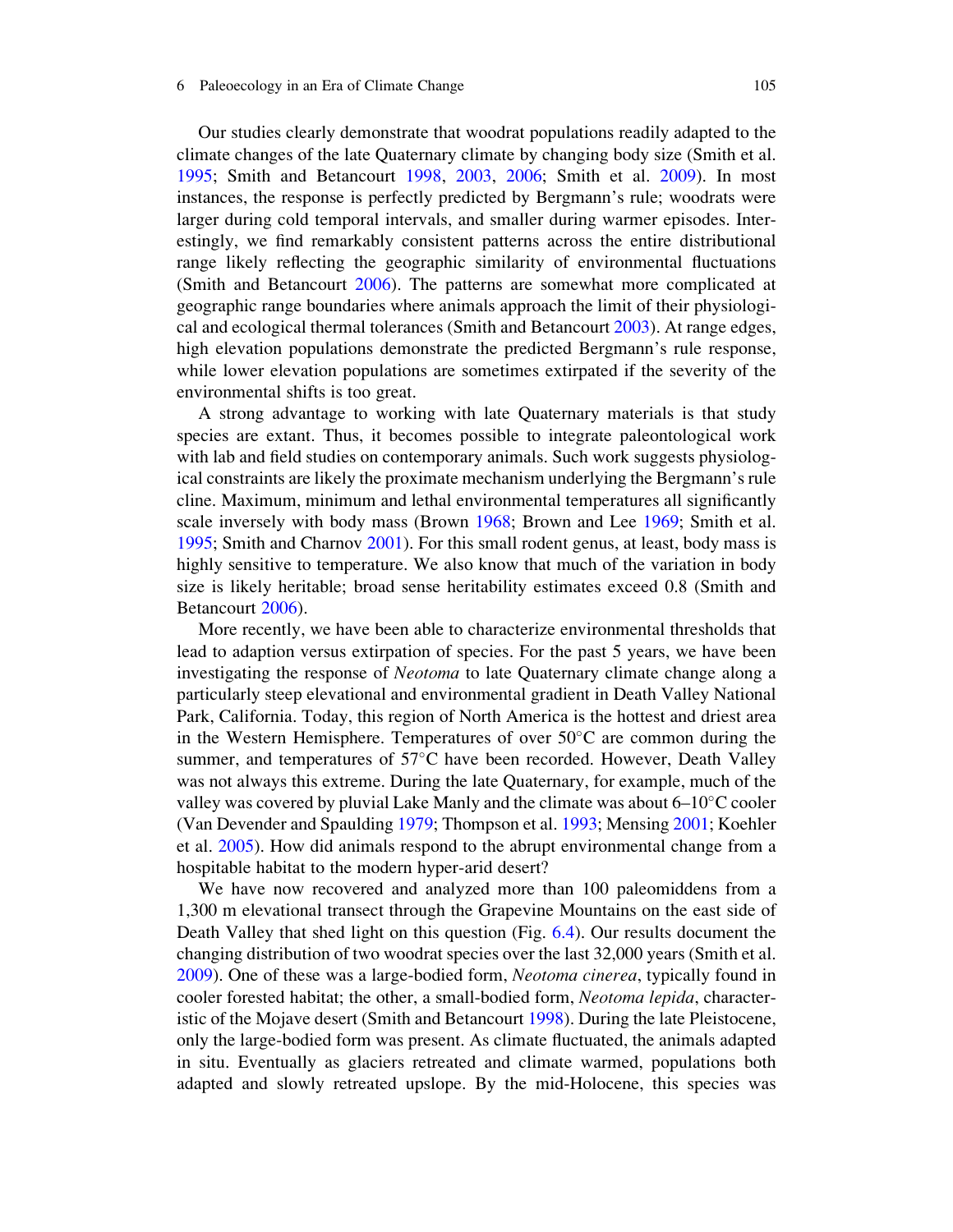

Fig. 6.4 Body mass changes over the last 25,000 years along an elevational transect in Titus Canyon, Death Valley National Park. An additional 50 paleomiddens were collected, but have not yet been radiocarbon-dated. Note the rapid dwarfing of mass that occurs at the terminal Pleistocene as ice sheet retreat and the climate rapidly warms. The relationship between body mass and the temperature at the time of midden deposition is shown in the lower panel. Temperature estimates are taken by averaging Greenland ice core estimates falling within 50 years above and below the radiocarbon date of the paleomidden. Note that the desert woodrat, Neotoma lepida, does not enter this canyon until the early Holocene after climate has warmed. The forest/boreal woodrat, Neotoma cinerea, is extirpated from this mountain range in the middle Holocene. Legend: Open squares: Neotoma cinerea, closed squares: Neotoma lepida

completely extirpated on the east side of Death Valley. Although this species was previously unknown from this region before our study, N. cinerea was clearly ubiquitous throughout much of the Great Basin during the Pleistocene, with distributions extending down to ~800 m elevation. Moreover, the presence of this species was apparently also tied into the displacement of juniper by almost 1,000 m relative to modern range limits (Smith et al. 2009). In contrast, the smaller-bodied form, N. lepida, only appeared in this area in the early Holocene. It too, adapted in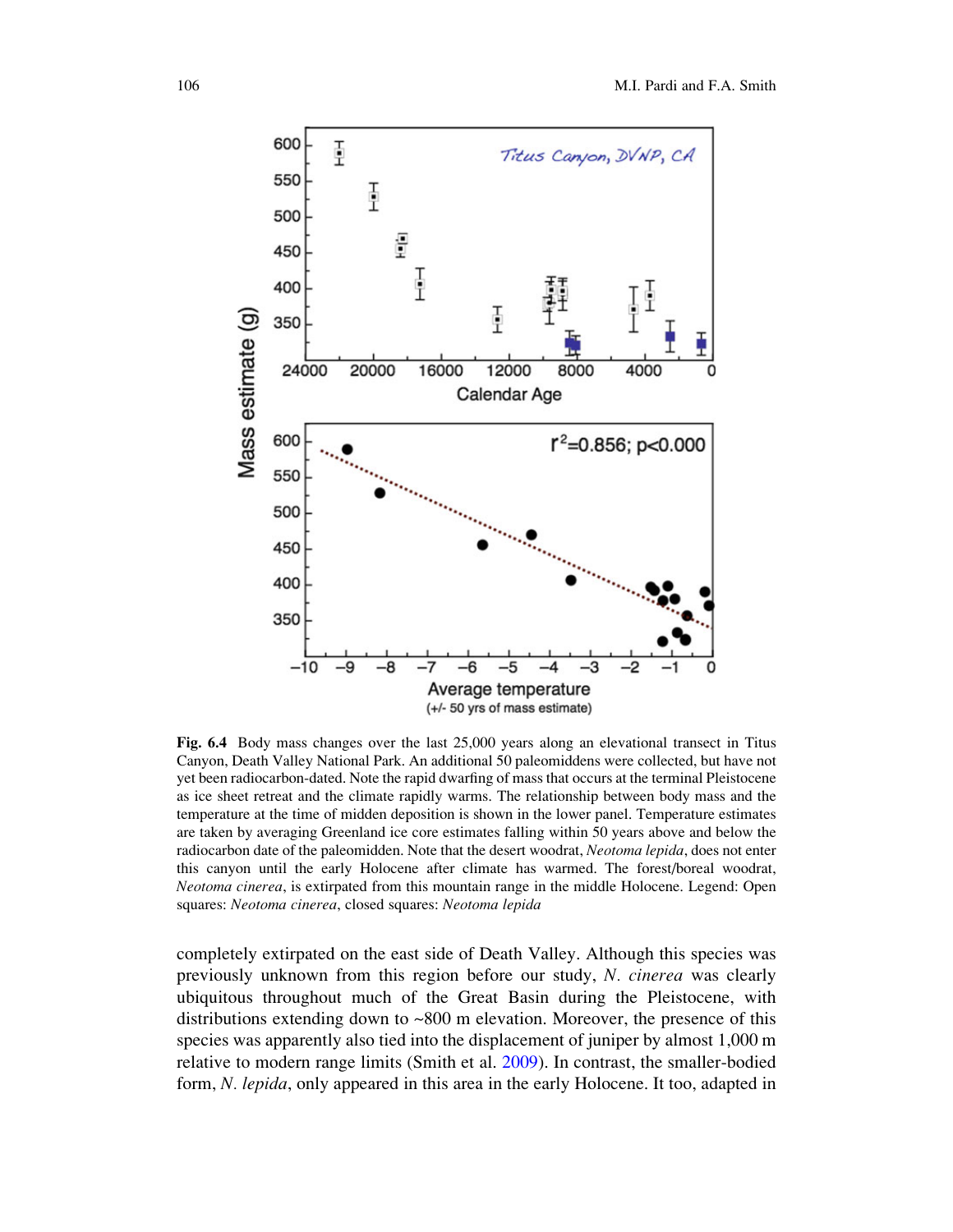situ, but slowly moved upslope in response to cave sites being abandoned by the larger-bodied species. Ultimately, N. lepida reached its upper distributional limit at about 1,800 m. Today, no woodrat species occupies the upper reaches of this mountain region. The results from our Death Valley project illustrate in one mountain gradient *all* the potential responses of biota to climate change: adaptation, relocation and vulnerability.

Work on other fossil populations or lineages have also demonstrated the influence of late Quaternary climate shifts on morphology. Martin and Barnosky (1993) related phyletic evolution in late Pliocene and Pleistocene musktrats (Ondatra sp) to climate shifts over this period America Examination of a stratigraphic section of endemic diatoms (Stephanodiscus yellowstonensis) from a lake in Yellowstone clearly demonstrate an abrupt morphological transition coincident with the retreat of continental glaciers; the authors attributed changes to direction selection caused by the warming climate (Theriot et al. 2006).

While studying the individualist response of species to climate changes requires analysis of single lineages, most paleoecological studies tend to be community based. This is because many fossil localities are excavations from cave or pits, which generally involves the removal and sifting of large quantities of material. These are major undertakings that can take many years to characterize. Some of the most fruitful have come from western North America, where preservation conditions are favorable. In general, an excavation results in a more restricted temporal window but yields much greater sample sizes. For example, work on Lamar Cave, a particularly rich fossil site from northern Yellowstone National Park in Montana, has yielded an exceptional record of small mammal populations over the last 3,200 years. More than 10,500 individual mammal bone fragments have been recovered and identified. This has led to number of studies that have examined species morphology, genetics, and abundance, as well as turnover in the community composition (Hadly 1996, 1997; Hadly et al. 1998). One of the most common elements recovered from Lamar Caver were pocket gophers (Thomomys talpoides). Analysis of size-related craniodental characters for these animals has demonstrated both morphological and ecological sensitivity of pocket gophers to the climate shifts of the terminal Holocene (Hadly 1997). Not only do gophers vary in size, decreasing during the warmer conditions of the Medieval Warm Period, but there are also significant changes in abundance related to changes within the vegetative community. Other mammals also demonstrated predictable shifts in abundance that were related to the absence or presence of preferred habitat types (Hadly 1997).

In deeper time, Porcupine Cave in the Rocky Mountains has yielded thousands of mammal fossils that date from 1 Ma to 750 Ka (Barnosky et al. 2003; Barnosky 2004; Barnosky et al. 2004). Analysis using dental morphology of the most commonly recovered mammals from this site illustrates varying adaptive responses that seem to relate to their life history. Little morphological change was observed in marmots (Marmota sp.) over glacial–interglacial cycles, which the authors attributed to their fossorial lifestyle. However, sagebrush vole (Lemmiscus curtatus), demonstrated substantial variation in dental morphology during the climate changes associated with a glacial–interglacial transition.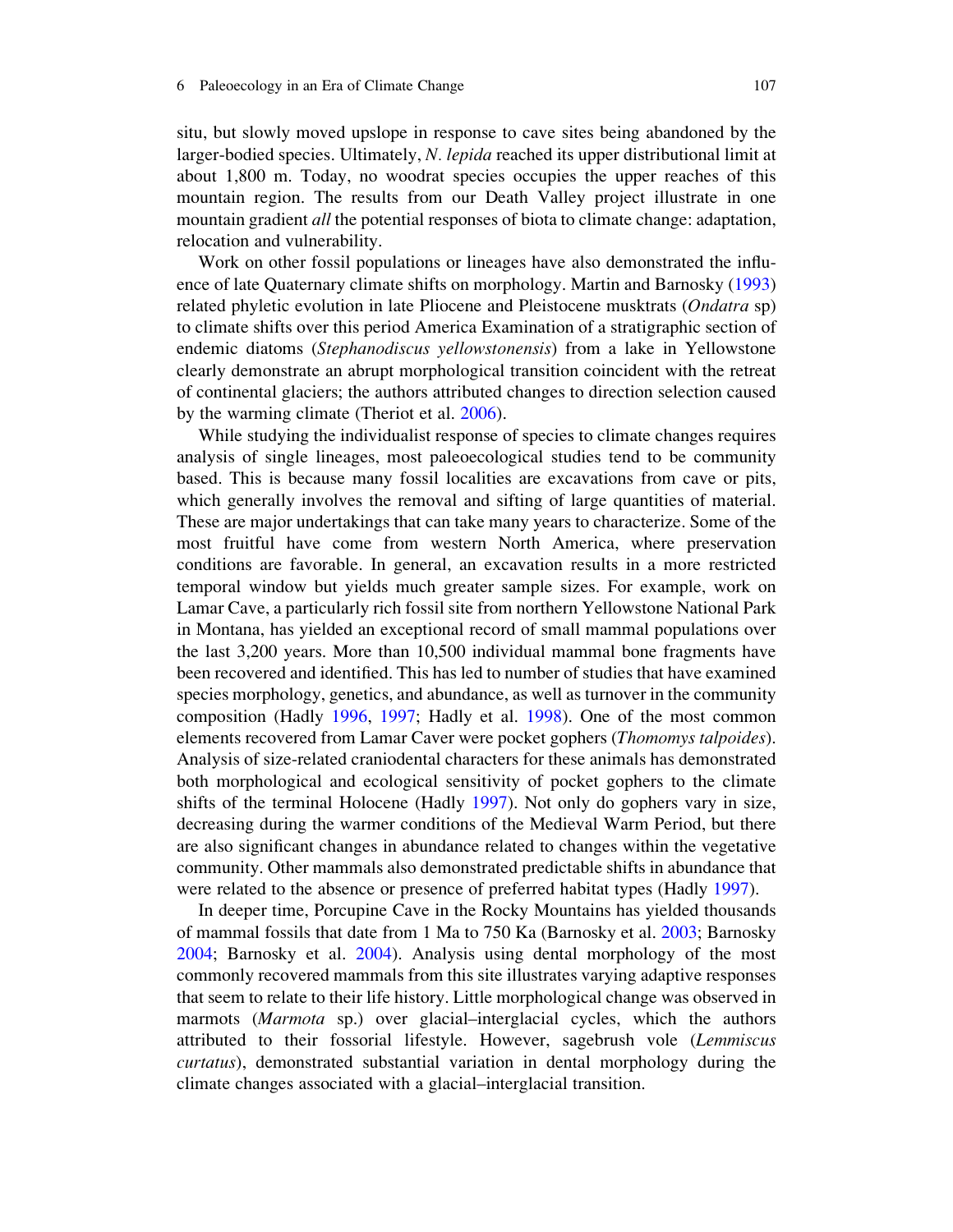Paleoecology studies have also demonstrated that temperature is not always the factor that matters during climatic shifts. For example, in a study of body size variation in California ground squirrels (Spermophilus beecheyi), Blois et al. (2008) found that body size of populations was best explained when patterns of precipitation across the spatial gradient were also incorporated into regression models. Comparison of contemporary spatial results with fossils dating from the last glacial maximum suggested a shift towards increased precipitation in modern communities relative to the past (Blois et al. 2008). Similarly, in an early study of morphological change in carnivores, Dayan et al. (1991) found that climate factors were *not* the major determinants of body size fluctuations for many over the late Quaternary. By integrating geographic studies of modern carnivores with the fossil record, they were able to demonstrate the role of competitive interactions in influencing the body size of species. Character displacement, and not temperature or precipitation shifts, was ultimately responsible for producing the patterns observed. The importance of biotic interactions on size patterns, especially combined with climate, has been found elsewhere as well (e.g., Millien-Parra and Loreau 2000; Millien 2004; Millien and Damuth 2004).

The advent of new molecular and geologic tools is changing the field. Increasingly, paleoecologists are focusing on the influence of climate change on the genetics and biodiversity of organisms (Chan et al. 2005; Barnosky 2008). The development of ancient DNA (aDNA), despite its caveats, has revolutionized the ability to examine evolutionary processes (Higuchi et al. 1984; Willerslev et al. 2003; Briggs et al. 2007; Sampietro et al. 2007). These have led to the ability to ask directly how animals have responded to past climatic events. For example, studies of social tuco tucos from a location in South America illustrate a decrease in genetic diversity corresponding to Holocene environmental fluctuations (Chan et al. 2005). In contrast, work on pocket gophers and voles in Yellowstone National Park in Wyoming suggests genetic effects may depend on the ecology of species (Hadly 1996, 1999). While pocket gophers show a decline in genetic diversity during the Medieval Warm Period, voles increase in genetic diversity over this same time period. Other work on aDNA illustrates genetic turnover that is apparently coincident with habitat change. For example, analysis of aDNA from brown bears (*Ursus arctos*) in Beringia suggests population turnover from 60 to 14 ka (Barnes et al. 2002). Similar results are shown for muskox in northern latitudes (MacPhee et al. 2005). As techniques improve and especially, as the resolution of data increases, the integration of aDNA and phylogenetic studies is likely to be of considerable importance towards understanding how animals adapt to shifting environmental conditions.

### 6.5 Concluding Remarks

The field of paleoecology has been revolutionized in the past few decades by implementing cutting edge technology and techniques that have been "borrowed" from other disciplines. Stable isotopes and dental microwear have been used to tease apart ancient food webs and trophic interactions (Koch et al. 1997; Koch 1998;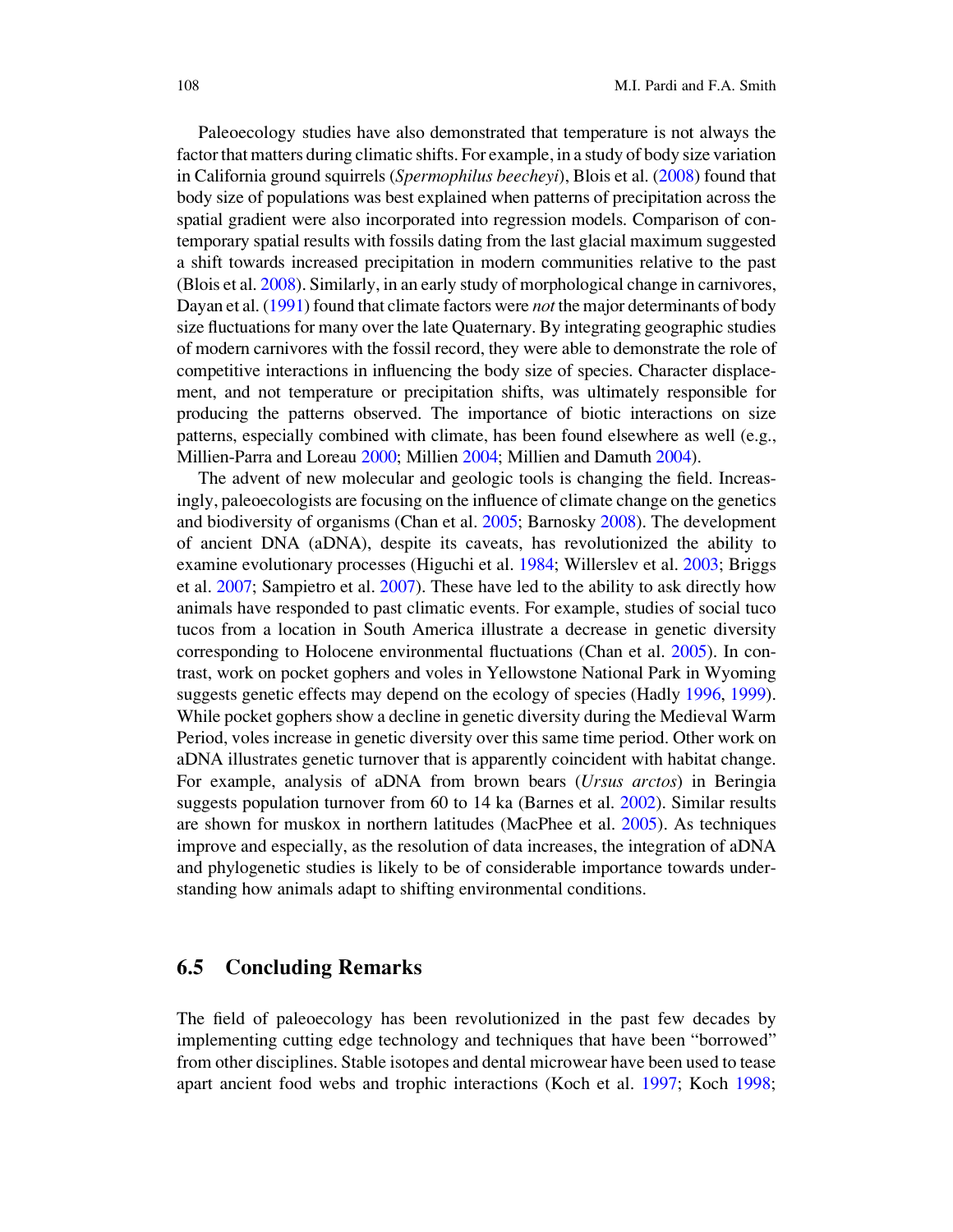MacFadden 2008; DeSantis et al. 2009; Feranec et al. 2010). Sophisticated community models have been used to look at the timing of extinction events with probable causes (Alroy 2001). Radiocarbon dating has so improved in the past decade that past population dynamics can be correlated with very small changes in past climate (Stafford et al. 1991; Stafford et al. 2011). The recent advent of macroecology also provides "a geographic and historical perspective" that may help us understand the likely effects of anthropogenic warming. As an alternative to experimental ecological research, macroecology has been remarkably successful at illuminating largescale spatial and statistical patterns (Smith et al. 2008). Macroecology has increasingly been effectively used in climate change research (Fisher and Frank 2004; Gaston 2004; Kerr et al. 2007; Kuhn et al. 2008; Pautasso 2007; Tittensor et al. 2007; Webb et al. 2007; White and Kerr 2007; Wilson et al. 2008). Such studies have provided valuable insights into how species are influenced by climate. Less well incorporated thus far, however, is the second perspective, that of time. Macroecology and paleoecology share a lot of common ground, and it is with regard to this historical perspective that paleoecology can greatly contribute (Lyons and Smith 2010).

Future anthropogenic climate change is expected to happen at a rate much faster than most changes over earth history. With the compounding effects of human activities, earth's biota is heading into uncharted territory. Conservationists face the daunting task of trying to predict the actions that would best mediate changes to ecosystems. The window of opportunity to stave off climate change is shrinking (IPCC 2007a), and biotic consequences appear to be imminent. Our best bet is to try and implement conservation efforts synchronously with climate change to help preserve our current biodiversity. The paleoecological literature can provide important insights into patterns of past extinction vulnerability, adaptation, and community dynamics as related to climate change. Paleoecology is an important compliment to current conservation efforts, because of the temporal perspective it provides. To paraphrase Winston Churchill, paleoecology may be the key to the future.

# References

- Allen BD, Anderson RY (1993) Evidence from western North America for rapid shifts in climate during the last glacial maximum. Science 260:1920–1923
- Alley RB (2000) The younger Dryas cold interval as viewed from central Greenland. Quat Sci Rev 19:213–226
- Alroy J (2000) Understanding the dynamics of trends within evolving lineages. Paleobiology 26:707–733
- Alroy J (2001) A multispecies overkill simulation of the end-Pleistocene Megafaunal mass extinction. Science 292:1893–1896
- Alroy J, Marshall CR, Bambach RK et al (2001) Effects of sampling standardization on estimates of Phanerozoic marine diversification. Proc Natl Acad Sci USA 98:6261–6266
- Alroy J, Aberhan M, Bottjer DJ et al (2008) Phanerozoic trends in the global diversity of marine invertebrates. Science 321:97–100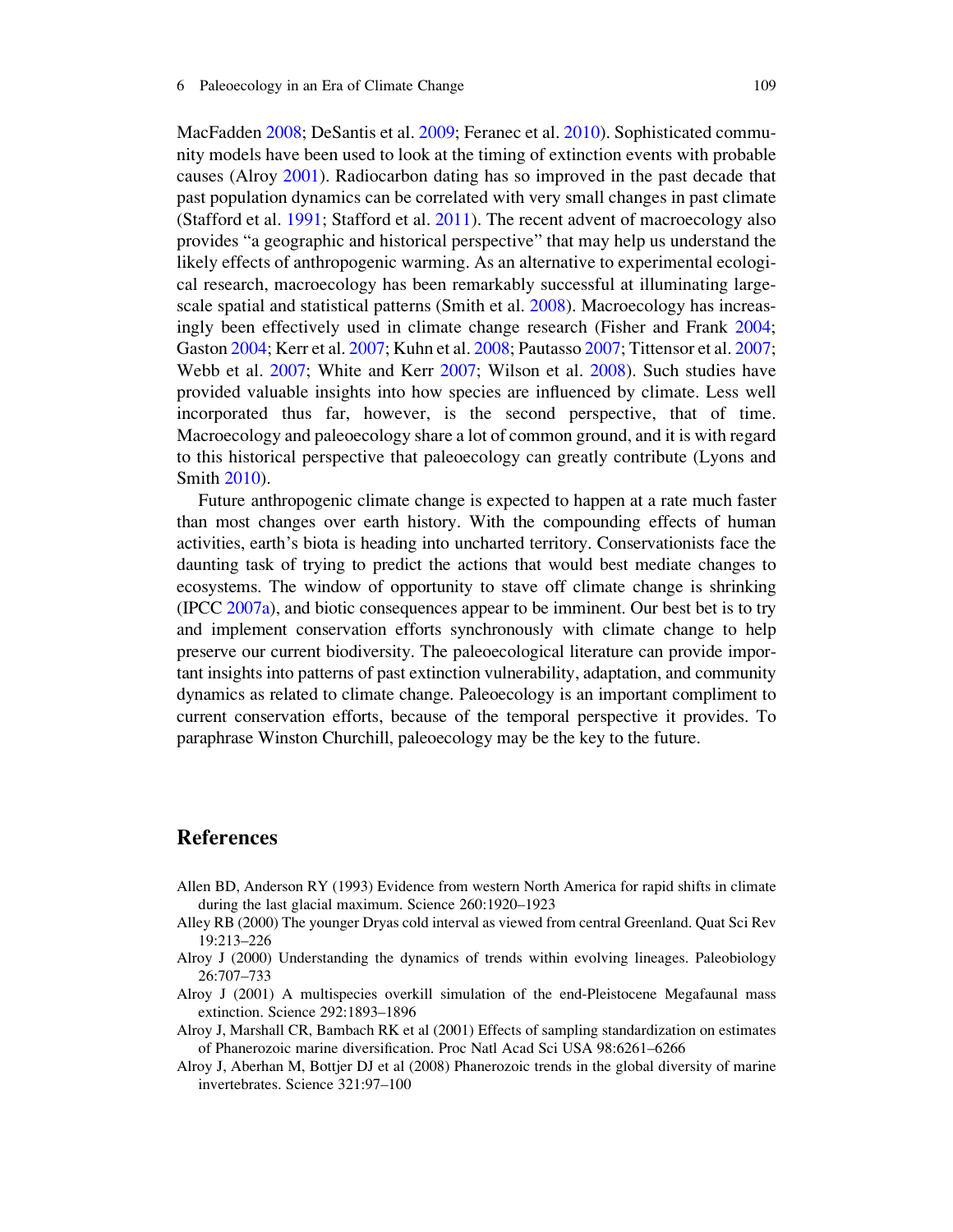- Ashton KG, Tracy MC, de Queiroz A (2000) Is Bergmann's rule valid for mammals? Am Nat 156:390–415
- Barnes I, Matheus P, Shapiro B, Jensen D, Cooper A (2002) Dynamics of Pleistocene population extinctions in Beringian brown bears. Science 295:2267–2270
- Barnosky AD (2004) Biodiversity response to climatic change in the middle Pleistocene: the Porcupine cave fauna from Colorado. University of California Press, Berkeley
- Barnosky AD (2008) Climatic change, refugia, and biodiversity: where do we go from here? An editorial comment. Clim Chang 86:29–32
- Barnosky AD, Hadly EA, Bell CJ (2003) Mammalian response to global warming on varied temporal scales. J Mammal 84:354–368
- Barnosky AD, Bell CJ, Emslie SD, Goodwin HT, Mead JI, Repenning CA, Scott E, Shabel AB (2004) Exceptional record of mid-Pleistocene vertebrates helps differentiate climatic from anthropogenic ecosystem perturbations. Proc Natl Acad Sci USA 101:9297–9302
- Barnosky AD, Matzke N, Tomiya S, Wogan GOU (2011) Has the earth's sixth mass extinction already arrived? Nature 471:51–57
- Bergmann C (1847) Ueber die Verhältnisse der Wärmeökonomie der Thiere zu ihrer Grösse. Göttinger Studien 1:595-708
- Blois JL, Feranec RS, Hadly EA (2008) Environmental influences on spatial and temporal patterns of body size variation in California ground squirrels (Spermophilus beecheyi). J Biogeorgr 35:602–613
- Blois JL, McGuire JL, Hadly EA (2010) Small mammal diversity loss in response to late-Pleistocene climate change. Nature 465:771–775
- Bond GC, Lotti R (1995) Iceberg discharges into the North Atlantic on millennial time scales during the last glaciation. Science 267:1005–1010
- Bond GC, Showers W, Elliot M, Evans M, Lotti R, Hajdas I, Bonani G, Johnson S (1999) The North Atlantic's 1-2 kyr climate rhythm: relation to Heinrich events. Dansgaard/Oeschger cycles and the little ice age. In: Clark P, Webb R, Keigwin LD (eds) Mechanisms of global climate change at millennial time scales, vol 112, Geophysical monograph series. American Geophysical Union, Washington, DC
- Briggs AW, Stenzel U, Johnson PL et al (2007) Patterns of damage in genomic DNA sequences from a Neandertal. Proc Natl Acad Sci USA 104:14616–14621
- Brown JH (1968) Adaptation to environmental temperature in two species of woodrats, Neotoma cinerea and N. albigula, vol 135, Misc Pub Mus Zool. University of Michigan, Ann Arbor, pp  $1-48$
- Brown JH, Lee AK (1969) Bergmann's rule and climatic adaptation in woodrats (Neotoma). Evol 23:329–338
- Brown JH, Gillooly JF, Allen AP, Savage VM, West GB (2004) Towards a metabolic theory of ecology. Ecol 85:1771–1789
- Calder WA III (1983) Body size, mortality, and longevity. J Theor Biol 102:135–144
- Cardillo M (2003) Biological determinants of extinction risk: why are smaller species less vulnerable? Anim Conserv 6:63–69
- Cardillo M, Mace GM, Gittleman JL, Jones KE, Bielby J, Purvis A (2008) The predictability of extinction: biological and external correlates of decline in mammals. Proc R Soc Lond B 275:1441–1448
- Chan YL, Lacey EA, Pearson OP, Hadly EA (2005) Ancient DNA reveals loss of genetic diversity in a South American rodent. Biol Lett 1:423–426
- Clements FE (1916) Plant succession: an analysis of the development of vegetation. The Carnegie Institute of Washington, Washington
- Coope GR, Wilkins AS (1994) The response of insect faunas to glacial-interglacial fluctuations. Phil Trans Biol Sci 344:19–26
- Dahl-Jensen D, Mosegaard K, Gundestrup N, Clow GD, Johnsen SJ, Hansen AW, Balling N (1998) Past temperatures directly from the Greenland ice sheet. Science 282:268–271
- Dansgaard W, Johnsen SJ, Clausen HB, Dahl-Jensen D, Gundestrup NS, Hammer CU, Hvidberg CS, Stevensen JP, Sveinbjornsdottir AE, Jouzel J, Bond G (1993) Evidence for general instability of past climate from a 250-kyr ice-core record. Nature 364:218–220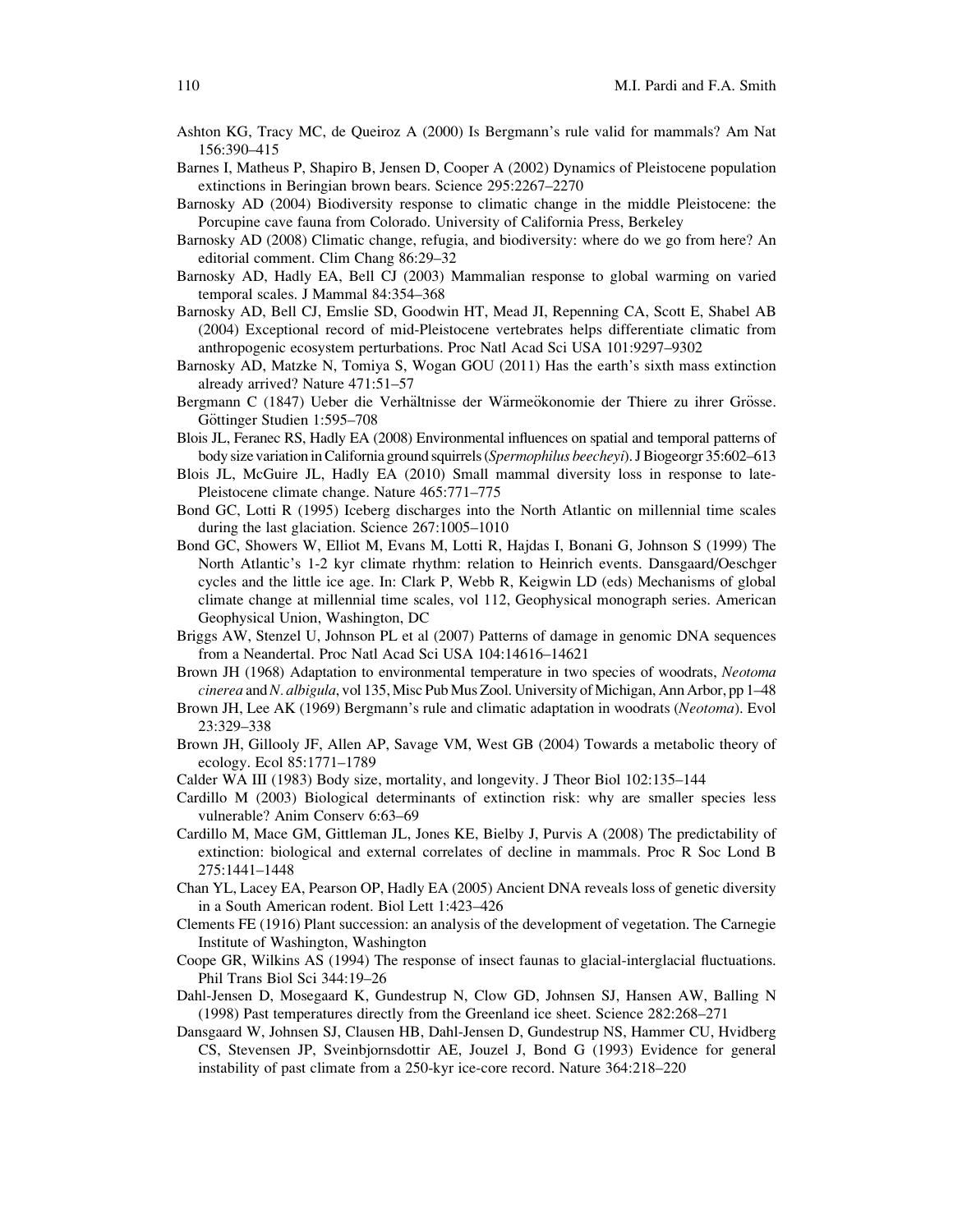- Davis SJ (1977) Size variation of the fox, *Vulpes vulpes*, in the Palaearctic region today, and in Israel during the late Quaternary. J Zool Soc Lond 182:343–351
- Davis SJ (1981) The effects of temperature change and domestication on the body size of late Pleistocene to Holocene mammals of Israel. Paleobiology 7:101–114
- Davis MB (1989) Lags in vegetation response to greenhouse warming. Clim Chang 15:75–82
- Davis MB, Shaw R (2001) Range shifts and adaptive responses to Quaternary climate change. Science 292:673–679
- Dayan T, Simberloff D, Tchernov E, Yom-Tov Y (1991) Calibrating the paleothermometer: climate, communities, and the evolution of body size. Paleobiology 17:189–199
- DeSantis LRG, Feranec RS, MacFadden BJ (2009) Effects of global warming on ancient mammalian communities and their environments. PLoS One 4:e5750
- EPICA Community Members (2004) Eight glacial cycles from an Antarctic ice core. Nature 429:623–628
- Erwin DH (2001) Lessons from the past: biotic recoveries from mass extinctions. Proc Natl Acad Sci USA 98:5399–5403
- Feranec R, Garcia N, Diez JC, Arsuaga JL (2010) Understanding the ecology of mammalian carnivorans and herbivores from Valdegoba cave (Burgos, northern Spain) through stable isotope analysis. Palaeogeogr Palaeoclim Palaeoecol 297:263–272
- Finnegan S, Payne JL, Wang SC (2008) The red queen revisited: reevaluating the age selectivity of Phanerozoic marine genus extinctions. Paleobiology 34:318–341
- Fisher JAD, Frank KT (2004) Abundance-distribution relationships and conservation of exploited marine fishes. Mar Ecol Progr Ser 279:201–213
- Foote M, Raup D (1996) Fossil preservation and the stratigraphic ranges of taxa. Paleobiology 22:121–140
- Fujita K, Nuimura T (2011) Spatially heterogeneous wasting of Himalayan glaciers. Proc Natl Acad Sci USA 108:14011–14014
- Gaston KJ (2004) Macroecology and people. Basic Appl Ecol 5:303–307
- Gleason HA (1926) The individualistic concept of plant association. Bull Torrey Bot Club 53:7–26
- Graham RW (2005) Quaternary mammal communities: relevance of the individualistic response and non-analogue faunas. Paleontol Soc Pap 11:141–158
- Graham RW, Grimm EC (1990) Effects of global climate change on the patterns of terrestrial biological communities. Trends Ecol Evol 5:289–292
- Graham RW, Lundelius EL Jr (1994) FAUNMAP: a database documenting late Quaternary distributions of mammal species in the United States. Illinois State Museum, Springfield
- Graham RW, Mead JI (1987) Environmental fluctuations and evolution of mammalian faunas during the last deglaciation of North America. In: Ruddiman WF, Wright HE Jr (eds) The decade of North American geology, vol K-3, North America and adjacent oceans during the last geglaciation. Geol Soc Am, Boulder
- Graham RW, Lundelius EL Jr, Graham MA et al (1996) Spatial response of mammals to late Quaternary environmental fluctuations. Science 272:1601–1606
- Grayson DK (2005) A brief history of great Basin pikas. J Biogeogr 32:2103–2111
- Grimm E (2000) North American Pollen Database. IGBP PAGES/World. Data Centre for Paleoclimatology. NOAA/NGDC Paleoclimatology Program, Boulder. http://www.ngdc.noaa.gov/ paleo/pollen.html
- Grimm EC, Jacobson GL Jr (1992) Fossil-pollen evidence for abrupt climate changes during the past 18,000 years in eastern North America. Clim Dynam 6:179–184
- Grootes P, Steig E, Stuiver M, Waddington E, Morse D, Nadeau M (2001) The Taylor Dome Antarctic <sup>18</sup>O record and globally synchronous changes in climate. Quat Res 56:289–298
- Hadly EA (1996) Influence of late Holocene climate on Northern rocky mountain mammals. Quat Res 46:298–310
- Hadly EA (1997) Evolutionary and ecological response of pocket gophers (Thomomys talpoides) to late-Holocene climate change. Biol J Linn Soc 60:277–296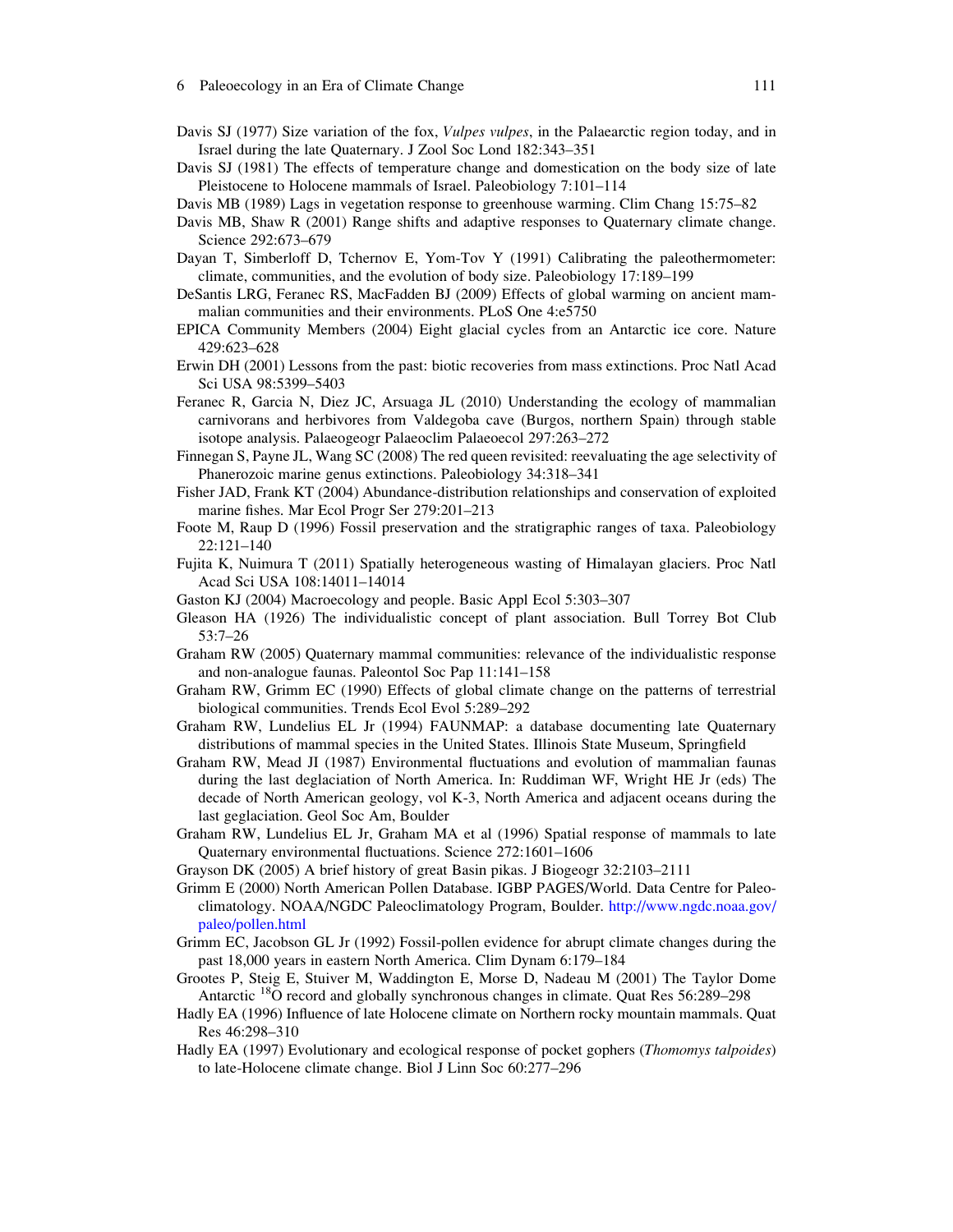- Hadly EA (1999) Fidelity of terrestrial vertebrate fossils to a modern ecosystem. Palaeogeogr Palaeoclim Palaeoecol 149:389–409
- Hadly EA, Kohn MH, Leonard JA, Wayne RK (1998) A genetic record of population isolation in pocket gophers during Holocene climate change. Proc Natl Acad Sci USA 95:6893–6896
- Harrington GJ (2001) Impact of Paleocene/Eocene greenhouse warming on North American paratropical forests. Palaios 16:266–278
- Higuchi R, Bowman B, Freiberger M, Ryder OA, Wilson AC (1984) DNA sequences from the quagga, an extinct member of the horse family. Nature 312:282–284
- Howat I, Joughin I, Scambos T (2007) Rapid changes in ice discharge from Greenland outlet glaciers. Science 315:1559–1561
- Hulbert RC Jr (1993) Taxonomic evolution of North American Neogene horses (subfamily Equinae): the rise an fall of and adaptive radiation. Paleobiology 19:216–234
- Huntly B (2007) Limitations on adaptation: evolutionary responses to climate change? Heredity 98:247–248
- Imbrie J, Imbrie KP (1979) Ice ages: solving the mystery. Harvard University Press, Cambridge
- Indermuhle A, Stocker TF, Joos F, Fischer H, Smith HJ, Wahlen M, Deck B, Mastroianni D, Tschumi J, Blunier T, Meyer R, Stauffer B (1999) Holocene carbon-cycle dynamics based on CO2 trapped in ice at Taylor Dome, Antarctica. Nature 398:121
- Inouye DW, Barr B, Armitage KB, Inouye BD (2000) Climate change is affecting altitudinal migrants and hibernating species. Proc Natl Acad Sci USA 97:1630–1633
- IPCC (2007a) Climate change 2007: the physical science basis. Contribution of working group I to the fourth assessment report of the intergovernmental panel on climate change. Cambridge University Press, Cambridge
- IPCC (2007b) Climate change 2007: impacts, adaptation and vulnerability. Contribution of working group II to the fourth assessment report of the intergovernmental panel on climate change. Cambridge University Press, Cambridge
- Jablonski D (2005) Mass extinctions and macroevolution. Paleobiology 31:192–210
- Jablonski D (2008) Extinction and the spatial dynamics of biodiversity. Proc Natl Acad Sci 105:11528–11535
- Jablonski D (2001) Lessons from the past: evolutionary impacts of mass extinctions. Proc Natl Acad Sci USA 98:5393–5398
- Jackson ST, Overpeck JT (2000) Responses of plant populations and communities to environmental changes of the late Quaternary. Paleobiology 26:194–220
- Jackson ST, Weng C (1999) Late Quaternary extinction of a tree species in eastern North America. Proc Natl Acad Sci USA 96:13847–13852
- Jackson ST, Williams JW (2004) Modern analogs in Quaternary paleoecology: here today, gone yesterday, gone tomorrow? Ann Rev Earth Planet Sci 32:495–538
- Jackson ST, Betancourt JL, Lyford ME, Gray ST, Rylander KA (2005) A 40,000-year woodratmidden record of vegetational and biogeographical dynamics in north-eastern Utah, USA. J Biogeogr 32:1085–1106
- Jacobson GL Jr, Webb T III, Grimm EC (1987) Patterns and rates of vegetation change during the deglaciation of eastern North America. In: Ruddiman WF, Wright HE Jr (eds) The decade of North American geology, vol K-3, North America and adjacent oceans during the last deglaciation. Geol Soc Am, Boulder
- Janevski GA, Baumiller TK (2009) Evidence for extinction selectivity throughout the marine invertebrate fossil record. Paleobiology 35:553–564
- Jones KE, Purvis A, Gittleman JL (2003) Biological correlates of extinction risk in bats. Am Nat 161:601–613
- Joughin I, Abdalati W, Fahnestock M (2004) Large fluctuations in speed on Greenland's Jakobshavn Isbrae glacier. Nature 432:608–610
- Jouzel J, Masson-Delmotte V, Cattani O et al (2007) Orbital and millennial Antarctic climate variability over the past 800,000 years. Science 317:793–796